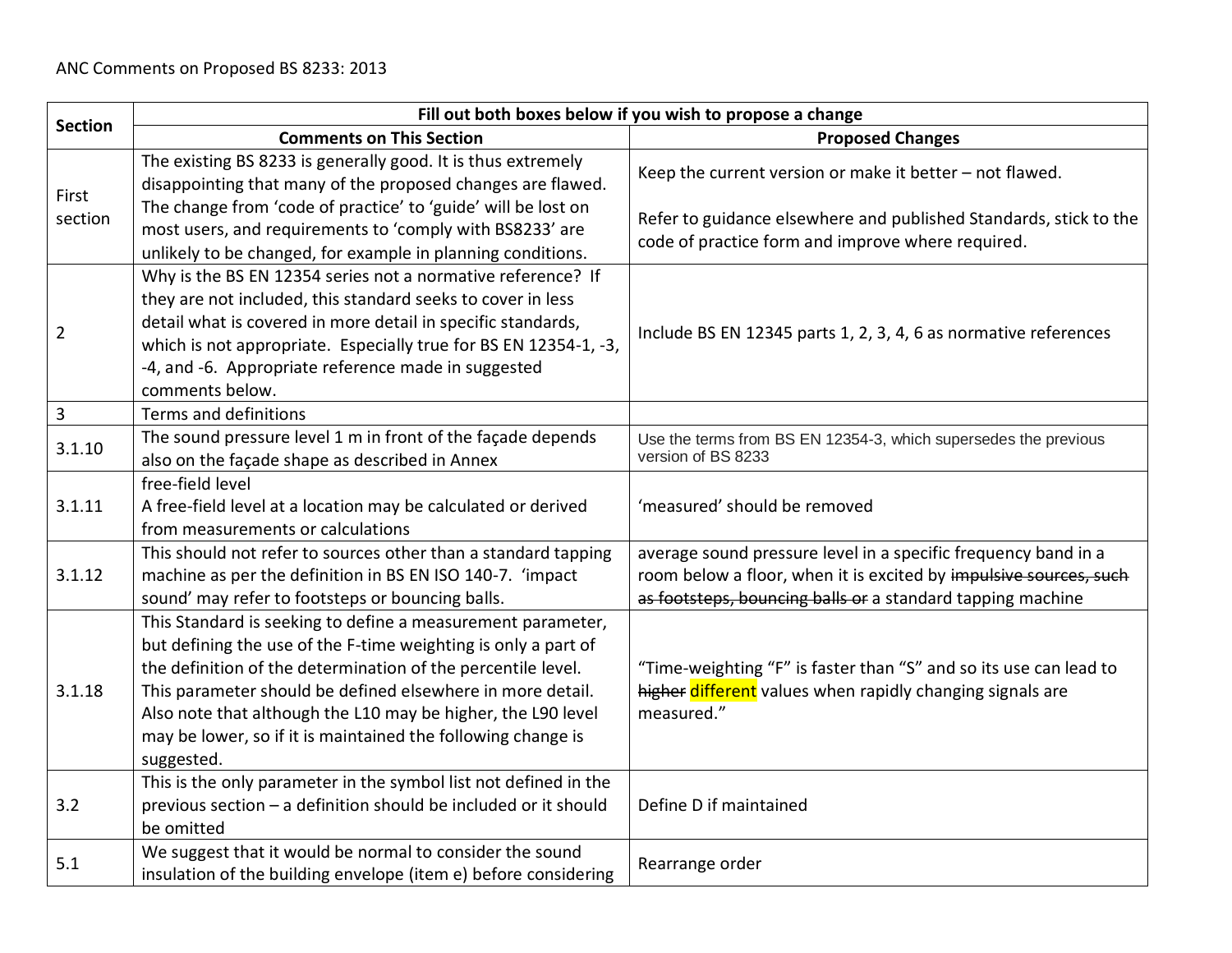|           | the internal sound insulation requirements                       |                                                                                                                                                      |
|-----------|------------------------------------------------------------------|------------------------------------------------------------------------------------------------------------------------------------------------------|
|           | (item c).                                                        |                                                                                                                                                      |
|           | Section 5.4.4 of the draft makes the following statement,        |                                                                                                                                                      |
|           | which could be misleading to those who are not experts:          |                                                                                                                                                      |
|           | "Barriers that are not complete enclosures (e.g. fences) are     |                                                                                                                                                      |
|           | most effective when tall, long, sound absorbent, and close to    |                                                                                                                                                      |
|           | either the source or the receiver."                              |                                                                                                                                                      |
|           | The above statement may be true in a broad sense but it could    |                                                                                                                                                      |
|           | give the impression that barriers should be sound absorbent to   | Include comment making it clear that making barriers sound                                                                                           |
|           | be most effective, when actually this is not always the case.    | absorbent does not necessarily have any benefit, depending on<br>the situation.                                                                      |
| 5.4.4     | We recommend the inclusion of an additional explanatory          |                                                                                                                                                      |
|           | note to make it clear that making barriers sound absorbent       | Include additional information on the potential effects of tree                                                                                      |
|           | does not necessarily have any benefit, depending on the          | belts on the perception of noise. Also some of the HOSANNA                                                                                           |
|           | situation.                                                       | study information may be of relevance.                                                                                                               |
|           | Again under section 5.4.4 the statement is made that a belt of   |                                                                                                                                                      |
|           | trees less than about 30 m deep provides little extra sound      |                                                                                                                                                      |
|           | attenuation. It may be of benefit to include additional          |                                                                                                                                                      |
|           | information on this topic, for example to comment upon the       |                                                                                                                                                      |
|           | potential effects of tree belts on the perception of noise. Also |                                                                                                                                                      |
|           | some of the HOSANNA study information may be of relevance.       |                                                                                                                                                      |
| 5.4.5.2.2 | b) No reference to ventilation openings in the NOTE              | NOTE Annex A contains a method for estimating the sound insulation of a<br>non-uniform facade comprising windows, ventilation openings and cladding. |
|           | Table 1 presumably relates to the sound insulation between       |                                                                                                                                                      |
|           | internal spaces. It therefore should not be in a section titled  |                                                                                                                                                      |
|           | "Sound insulation of building envelope", since "envelope"        |                                                                                                                                                      |
| Table 1   | refers to the external façade.                                   | State the context for this table and move it to the section dealing                                                                                  |
|           | Table 1 presumably is based on a specific building type (e.g.    | with that type of building.                                                                                                                          |
|           | school, office, residential or hotel), which must be stated. For |                                                                                                                                                      |
|           | other types of building this table may be completely             |                                                                                                                                                      |
|           | inappropriate.                                                   |                                                                                                                                                      |
|           | Table 1 implies that background noise is not a factor for        | Incorporate guidance on the influence of background noise on                                                                                         |
| Table 1   | determining privacy requirements, which is flawed.               | privacy.                                                                                                                                             |
|           | Table 1 should reference and coordinate with Section 7.6.6.3 &   |                                                                                                                                                      |
|           | Table 11.                                                        | Reference and coordinate with 7.6.6.3 & Table 11.                                                                                                    |
|           | Some of the statements made in section 6 of the standard to      |                                                                                                                                                      |
| 6.2       | have the potential to confuse the issues rather than provide     |                                                                                                                                                      |
|           | clear guidance.                                                  | Clarify guidance                                                                                                                                     |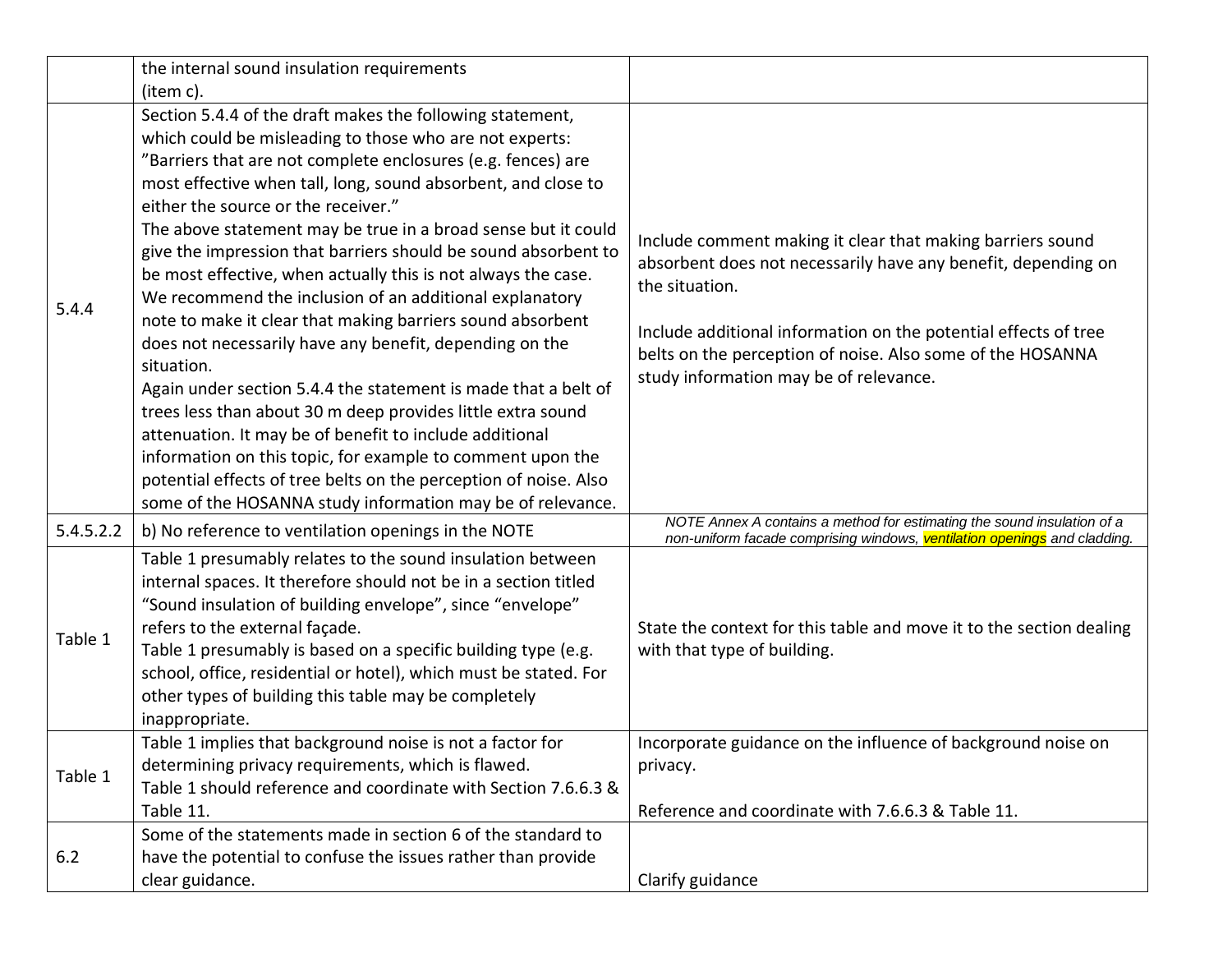|     | Noise from Road Traffic (6.2)                                      |                                                                                |
|-----|--------------------------------------------------------------------|--------------------------------------------------------------------------------|
|     | One such potentially confusing statement in the draft              | Correct typo in:                                                               |
|     | standard, at 6.2.1 a), is as follows:                              | LAeq, 16 hr = LA10, 18 hr $\frac{1}{2}$ 2 dB. This is generally correct with a |
|     | "traffic flow, which can vary considerably within and              | 95% con<br>2dence interval of $+2$ dB for moderate and heavy traffic           |
|     | between days of the week;"                                         | flows.                                                                         |
|     | The above statement could lead the reader to think that such       |                                                                                |
|     | variations in traffic flow should be taken into account in noise   | BS 8233 could include guidance on the conditions under which                   |
|     | assessments. This would not be a reasonable or realistic           | the DEFRA method could be used.                                                |
|     | requirement.                                                       |                                                                                |
|     | Similarly the following statement at 6.2.1 e) could lead the       | A statement could be made that while the DEFRA method is                       |
|     | reader to think that interrupted traffic flows should be taken     | intended for strategic noise mapping purposes, it may be                       |
|     | into account in noise assessments, when this is not possible       | appropriate to use it as one potential method for estimating day               |
|     | under the UK CRTN methodology.                                     | and night period LAeq, noise levels from LA10, noise levels                    |
|     | " whether flow is continuous or interrupted."                      | calculated in accordance with CRTN.                                            |
|     | On the subject of modelling traffic noise, the draft states that   |                                                                                |
|     | CRTN should be used but:                                           |                                                                                |
|     | "has been updated by additional guidance published by the          |                                                                                |
|     | Highways Agency (Design Manual for Roads and Bridges,              |                                                                                |
|     | Volume 11, Section 3, Part 7, HD 213/11 - Revision 1)"             |                                                                                |
|     | At this juncture we note that DMRB makes reference to the          |                                                                                |
|     | DEFRA method for converting LA", to LAeq (albeit only with         |                                                                                |
|     | respect to the night period).                                      |                                                                                |
|     | On the subject of aircraft noise the draft standard again makes    |                                                                                |
|     | the inference (under 6.3.2) that the assessor should take into     |                                                                                |
|     | account periods of more intense activity than the average or       |                                                                                |
|     | typical situation:                                                 |                                                                                |
|     | "That means that on a particular day, the noise exposure at a      |                                                                                |
|     | particular location might be higher than implied by the            |                                                                                |
| 6.3 | contours, and consideration should be given to designing the       | Clarify guidance                                                               |
|     | building envelope for those operational days."                     |                                                                                |
|     | To be able to do this properly would require that airports         |                                                                                |
|     | produce single mode noise contours (i.e. noise contours for        |                                                                                |
|     | aircraft all operating in either an easterly or westerly direction |                                                                                |
|     | for both take off and landings). This is not currently done as     |                                                                                |
|     | contours take an aggregate operational conditions averaged         |                                                                                |
|     | over 92 days from mid-June to mid-September.                       |                                                                                |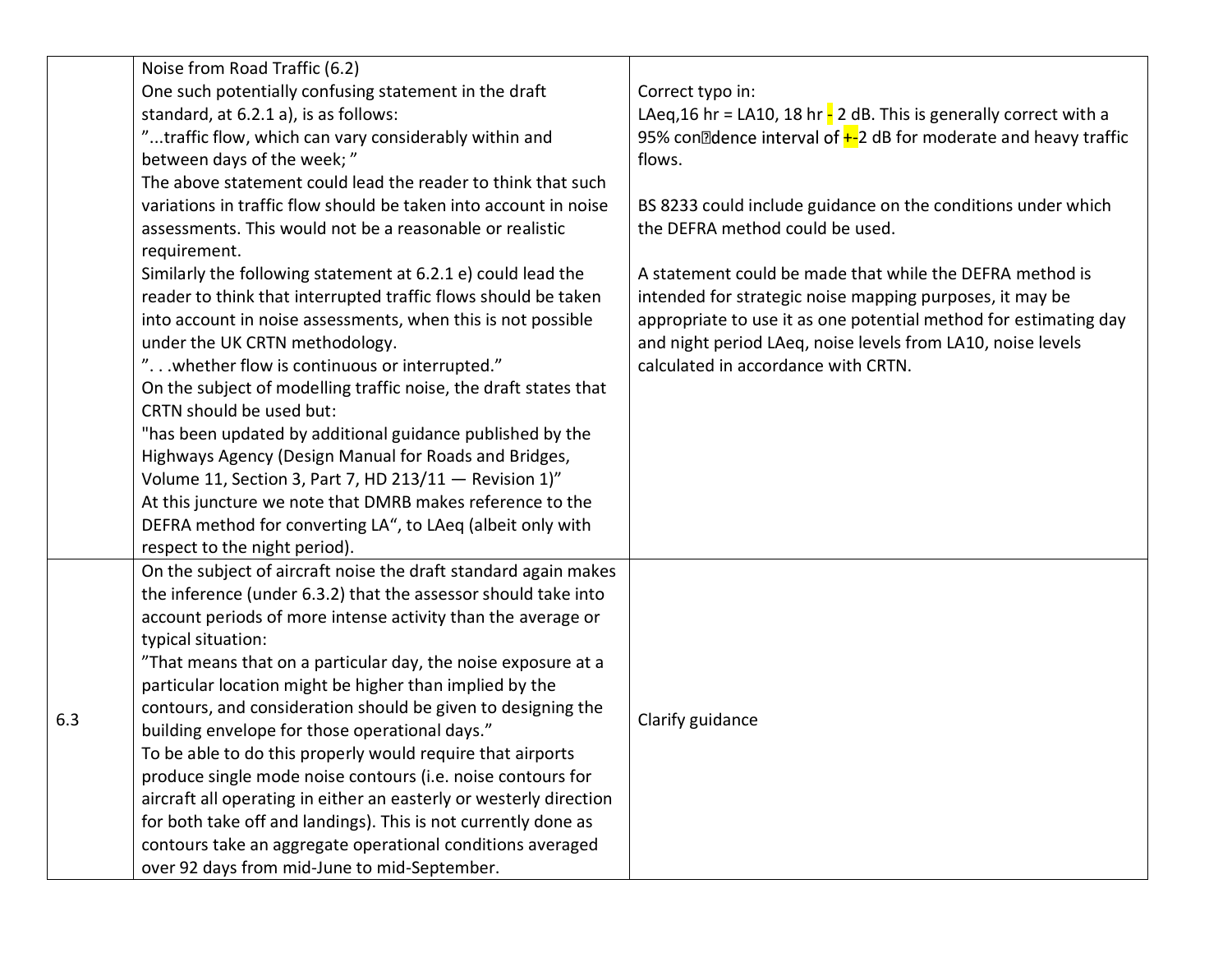|       | The following statement also appears under 6.3.2:                  |                                                                |
|-------|--------------------------------------------------------------------|----------------------------------------------------------------|
|       | "Where it appears that sound insulation treatment is               |                                                                |
|       | necessary, noise exposure data should be obtained by on-site       |                                                                |
|       | noise measurements, taking account of wind direction and           |                                                                |
|       | runway usage. The survey duration of on-site measurements          |                                                                |
|       | should be sufficient to take account of the various                |                                                                |
|       | permutations of runway use that can occur, as certain flight       |                                                                |
|       | paths might only be used under certain wind direction              |                                                                |
|       | conditions."                                                       |                                                                |
|       | This could significantly delay the production of design            |                                                                |
|       | information if weather patterns preclude measurements in a         |                                                                |
|       | specific direction for a period of time (for example, typically in |                                                                |
|       | March 2013 wind was almost exclusively from the east).             |                                                                |
|       | the draft standard states:                                         |                                                                |
|       | "Industrial noise can originate from specillc processes, either    |                                                                |
|       | internal or external to buildings, or from related transport       |                                                                |
|       | operations, such as loading/unloading vehicles or activities       |                                                                |
|       | involving other plant such as fork lift trucks."                   |                                                                |
|       | The implication is then that BS 4142 should be used to assess      |                                                                |
|       | noise from all such sources affecting residential or mixed         |                                                                |
|       | residential areas. We do not consider this to be appropriate in    |                                                                |
|       | many cases where vehicle movements and loading/unloading           |                                                                |
| 6.5.1 | activities are concerned. The two main reasons for this are as     | Clarify guidance                                               |
|       | follows:                                                           |                                                                |
|       | It is our understanding that the BS 4142 methodology was           |                                                                |
|       | developed on the basis that the noise sources under                |                                                                |
|       | consideration are treatable (e.g. fixed plant which can be         |                                                                |
|       | attenuated, enclosed etc). Vehicle movements do not fall into      |                                                                |
|       | this category and it is therefore inappropriate to treat them in   |                                                                |
|       | the same manner.                                                   |                                                                |
|       | The BS 4142 methodology tends to over-predict the likelihood       |                                                                |
|       | of complaints where vehicle movements are concerned.               |                                                                |
|       | This directs us to use BS 4142 in all cases where industrial       | Change wording to "the methods for rating the noise in BS 4142 |
| 6.5.2 | noise affects residential areas. There are situations in which it  | can be applied". Also make it clear that the BS4142 rating     |
|       | would not be appropriate.                                          | specifically provides an indication as to the likelihood of    |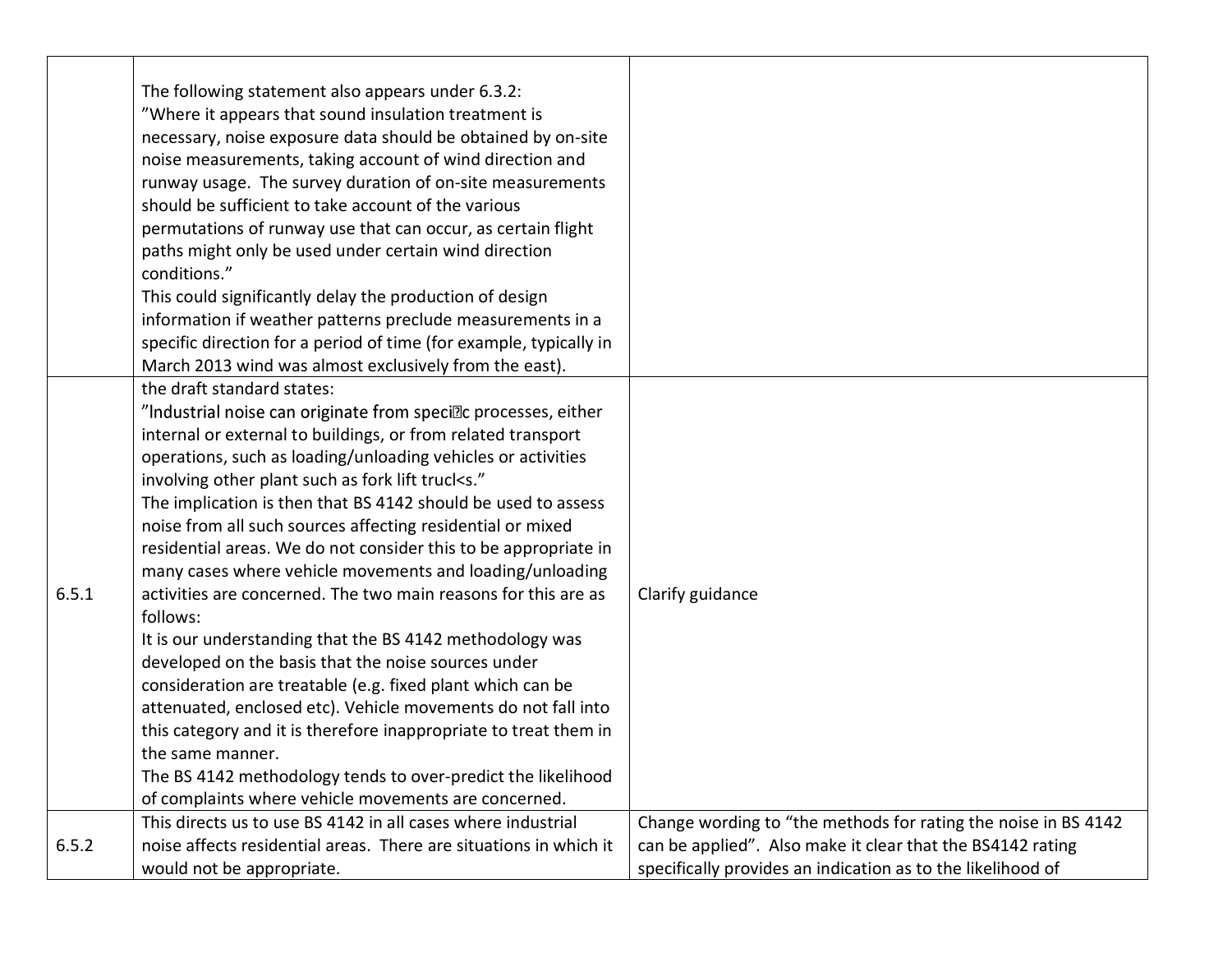|     |                                                                                                                                                                                                                                                                                                                                                                                                                                                                                                                                                                                                                                                                                                                                                                                                                                                                                                                                                                                                                                                                                                                                                                                                                                                                                                                                                                                                                                                                                                                                                                                                                                                                                                                                                                                                                                                                                                                                                        | complaints.                                                                                                                                                                                                                                                                                                                                                                                                                                                                                                                                                                                             |
|-----|--------------------------------------------------------------------------------------------------------------------------------------------------------------------------------------------------------------------------------------------------------------------------------------------------------------------------------------------------------------------------------------------------------------------------------------------------------------------------------------------------------------------------------------------------------------------------------------------------------------------------------------------------------------------------------------------------------------------------------------------------------------------------------------------------------------------------------------------------------------------------------------------------------------------------------------------------------------------------------------------------------------------------------------------------------------------------------------------------------------------------------------------------------------------------------------------------------------------------------------------------------------------------------------------------------------------------------------------------------------------------------------------------------------------------------------------------------------------------------------------------------------------------------------------------------------------------------------------------------------------------------------------------------------------------------------------------------------------------------------------------------------------------------------------------------------------------------------------------------------------------------------------------------------------------------------------------------|---------------------------------------------------------------------------------------------------------------------------------------------------------------------------------------------------------------------------------------------------------------------------------------------------------------------------------------------------------------------------------------------------------------------------------------------------------------------------------------------------------------------------------------------------------------------------------------------------------|
| 6.7 | The following statement under 6.7.1 is misleading unless it is<br>modified, for example to include the term "any significant<br>vibration":<br>"The hub is isolated from the tower and the blade assembly to<br>prevent structure-borne noise occurring, which in turn<br>prevents any vibrations being transmitted to the ground."<br>We again note that vibration is excluded from the scope of the<br>draft standard and we therefore question the inclusion of the<br>above statement of transmission of vibration from wind<br>turbines into the ground.<br>With regard to amplitude modulation of aerodynamic noise<br>from wind turbines, the draft standard makes the following<br>statement under 6.7.2 but does not specify how it should be<br>addressed:<br>"Excess AM can sometimes occur and should be considered."<br>It does go on to make the following statement at 6.7.3:<br>"Reliable estimates of wind turbine noise can be made using<br>the procedures published in the Institute of Acoustics'A good<br>practice guide to the application of ETSU-R-97 for wind turbine<br>noise assessment (in preparation), which provides accepted<br>methods of noise prediction. Following these procedures<br>permits calculation of reliable noise levels at varying distances<br>and locations for a range of operational wind speeds (typically<br>4 m/s to 12 m/s)."<br>However the July 2012 consultation document on the good<br>practice guide to ETSU-R-97 states:<br>"The IOA NWG has considered the available evidence in<br>relation to "Excess" or "Other" Amplitude Modulation (AM),<br>and awaits the conclusion of the RenewableUK study. The IOA<br>NWC is not able at the present time to propose as current<br>good practice methods for the prediction of AM at the<br>Planning stage of a wind farm project, or its assessment during<br>operation, but will keep this under review as part of the<br>consultation." | The hub is isolated from the tower and the blade assembly to<br>prevent structure-borne noise occurring, which in turn prevents<br>any significant vibrations being transmitted to the ground."<br>We do not consider it acceptable to include the statement that<br>AM should be considered in BS 8233, unless specific guidance is<br>provided on how it should be considered (with reference to other<br>guidance as appropriate). It is not acceptable to simply make<br>reference to guidance that concludes it is not currently possible<br>to propose good practice methods of assessment of AM. |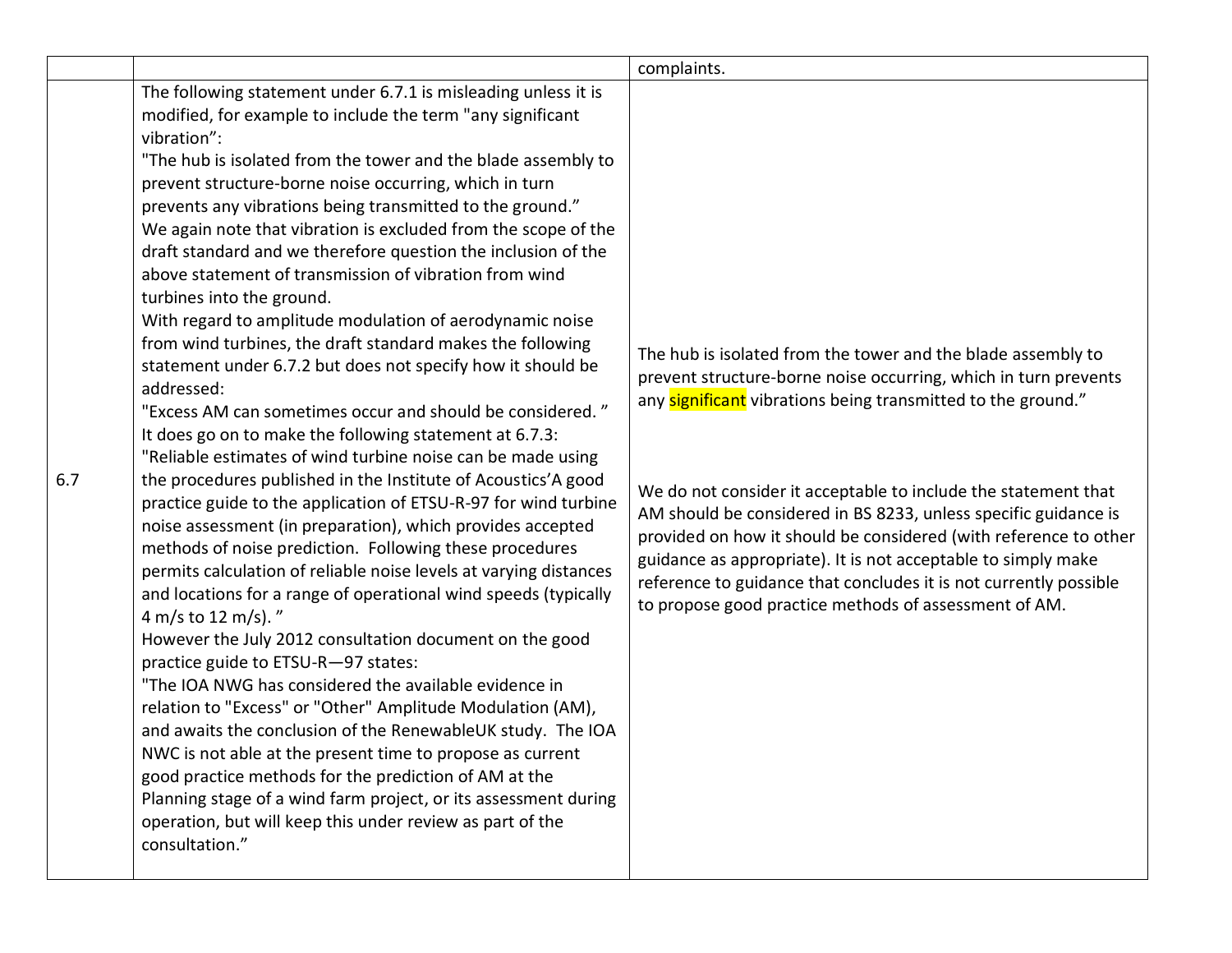| 6.8 | 2dB increase in level downwind is rather a modest estimate,<br>5dB is more consistent with experience (and supported by<br>CONCAWE?).<br>Also, these approximations should be caveated and related to<br>approximate distance ranges                                                                                                                                                                                                                                                                                                                                                                                                                                                                                                                                                                                                                                                          | Change the 2dB figure downwind increase to 5dB<br>Change the 10dB upward decrease to '10dB or more'<br>Indicate typical range values for these approximations<br>(somewhere around 500-1000 m?)                                                                                     |
|-----|-----------------------------------------------------------------------------------------------------------------------------------------------------------------------------------------------------------------------------------------------------------------------------------------------------------------------------------------------------------------------------------------------------------------------------------------------------------------------------------------------------------------------------------------------------------------------------------------------------------------------------------------------------------------------------------------------------------------------------------------------------------------------------------------------------------------------------------------------------------------------------------------------|-------------------------------------------------------------------------------------------------------------------------------------------------------------------------------------------------------------------------------------------------------------------------------------|
| 6.9 | The influence of 'natural noises' is understated, implying that<br>this is an unusual phenomenon, which is not the case                                                                                                                                                                                                                                                                                                                                                                                                                                                                                                                                                                                                                                                                                                                                                                       | Remove 'might' and replace 'could affect' with 'often affect'                                                                                                                                                                                                                       |
| 7.3 | The note under the first paragraph of section 7.3 refers to<br>Tables 3, 4 and 5 of the draft standard. We suggest that those<br>tables and their notes need to be reviewed in their entirety. In<br>undertaking such a review it should be borne in mind that the<br>standard is likely to be used as a point of reference by other<br>national schemes or standards. For example BREEAM schemes<br>are likely to make direct reference to BS 8233 and in doing so<br>are likely to require certain recommendations therein to be<br>met. Under such circumstances the guidance and<br>recommendations in BS 8233 are then taken as rigid criteria<br>which must be adhered to. While we acknowledge that the<br>standard cannot seek to take account of all possible actions of<br>other bodies, the likelihood of direct reference to the standard<br>in other schemes must be remembered. |                                                                                                                                                                                                                                                                                     |
| 7.3 | This section treats ambient noise in open plan offices without<br>consideration to the other acoustic performance parameters<br>described in BS EN ISO 3382-3: 2012, which is only part of the<br>acoustic conditions.<br>Typically an ambient noise level of 44 dB(A) is ideal, but a 10<br>dB range is a little gentler on the contractor.                                                                                                                                                                                                                                                                                                                                                                                                                                                                                                                                                  | Include in normative references:<br>BS EN ISO 3382-3: 2012 Acoustics - measurement of room<br>acoustic parameters, Part 3: Open plan offices<br>Refer to it for consideration of acoustic conditions in open plan<br>offices. Suggest an ambient noise level limit of 40 - 50 dB(A) |
| 7.3 | Overly quiet conditions can also be a problem in dwellings and<br>rooms for residential purposes.                                                                                                                                                                                                                                                                                                                                                                                                                                                                                                                                                                                                                                                                                                                                                                                             | Add dwellings to the list of instances in which noise masking is<br>important                                                                                                                                                                                                       |
| 7.3 | The last sentence could be used as an excuse for not properly<br>studying the noise climate and establishing the noise level to<br>be steady                                                                                                                                                                                                                                                                                                                                                                                                                                                                                                                                                                                                                                                                                                                                                  | Change "As the noise is fairly steady, it might not" to "If it can<br>be demonstrated that the noise is fairly steady, it might not"                                                                                                                                                |
| 7.3 | The statement " Privacy between adjacent spaces might be a<br>concern where ambient noise levels are below 25dB Laeq, T" is<br>flawed because the appropriate numerical value is dependent<br>on the nature of the "receive" room. The receive room could                                                                                                                                                                                                                                                                                                                                                                                                                                                                                                                                                                                                                                     | Replace "25dB LAeq, T" with "unnecessarily low in the appropriate<br>frequencies".                                                                                                                                                                                                  |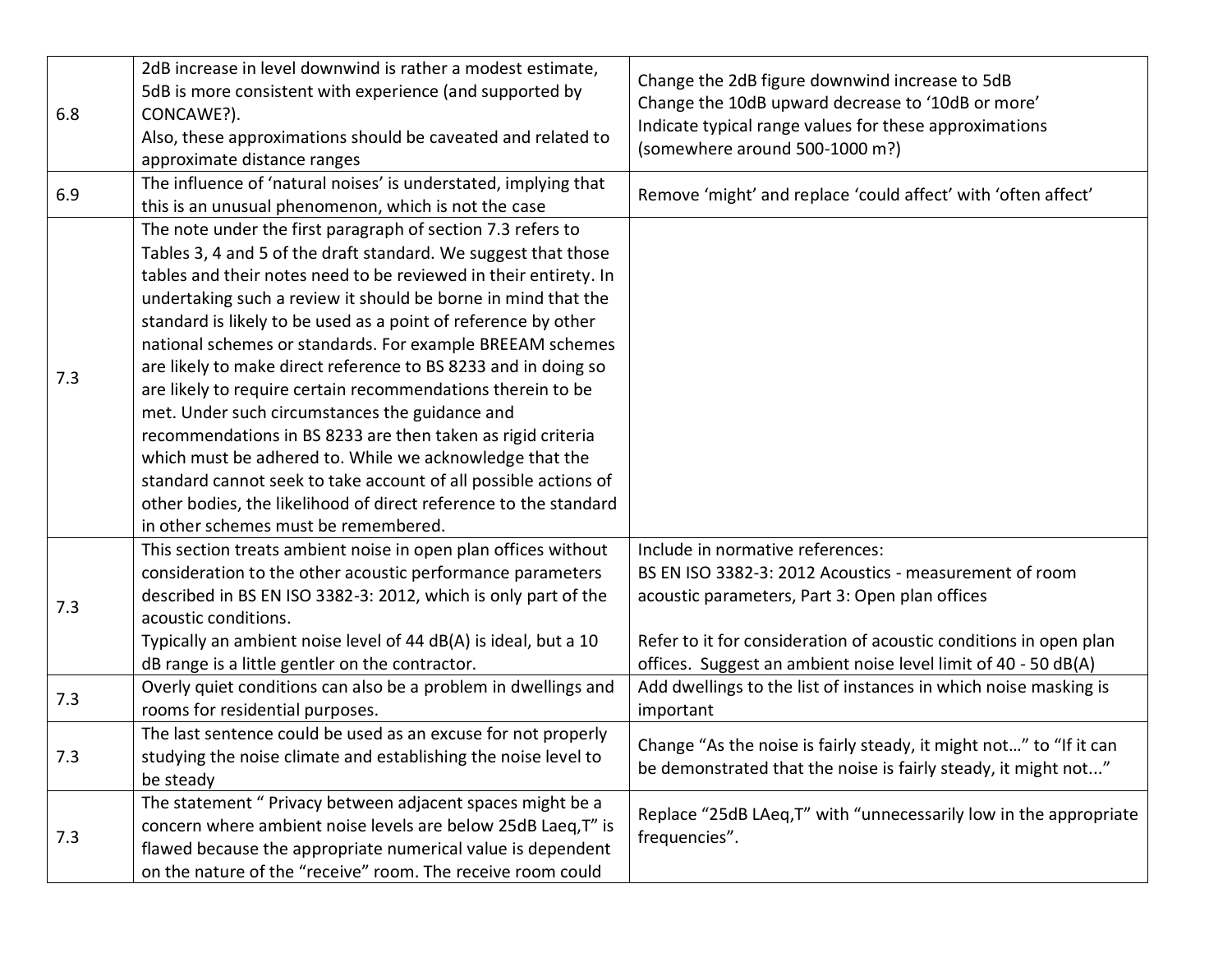|         | be a bedroom, library, open plan office etc. and the                |                                                                     |
|---------|---------------------------------------------------------------------|---------------------------------------------------------------------|
|         | appropriate noise level varies widely.                              |                                                                     |
|         | It is the level of background masking noise in the critical         |                                                                     |
|         | frequencies that matters. In most situations the critical           |                                                                     |
|         | frequencies are the speech frequencies from 500Hz to 2kHz. In       |                                                                     |
|         | our experience, when the background level at these                  |                                                                     |
|         | frequencies is too low (due to absence of noise from FCU's),        |                                                                     |
|         | the A-weighted noise level is often dictated by the level at        |                                                                     |
|         | 125Hz and 250Hz (e.g. low frequency traffic noise break-in),        |                                                                     |
|         | which provides no masking at speech frequencies. Thus LAeq is       |                                                                     |
|         | inappropriate.                                                      |                                                                     |
|         | Clarify that there is a lower limit and an upper limit by having a  | Clarify that there is a lower limit and an upper limit by having a  |
| Table 3 | column for each - to avoid confusion where an upper limit is        | column for each - to avoid confusion where an upper limit is        |
|         | indicated as a range                                                | indicated as a range                                                |
|         | Residential contexts could be considered, but it would              | Add a footnote along the lines "Privacy in residential settings can |
| Table 3 | probably not be appropriate to stipulate a design range in the      | also be compromised by overly low ambient noise levels, but the     |
|         | same way                                                            | relationship contextual and requires careful consideration"         |
|         | Although in the spaces listed in the table the privacy is from      |                                                                     |
|         | other people within the same space, privacy from adjacent           |                                                                     |
|         | rooms is also affected by the background noise level.               |                                                                     |
|         | In a meeting room/executive office with partitioning spanning       |                                                                     |
|         | from slab to slab 35 to 40dB may be appropriate. In a meeting       |                                                                     |
|         | room/cellular office with partitioning spanning from raised         |                                                                     |
|         | floor to underside of ceiling, higher ambient noise levels of 40    |                                                                     |
|         | to 50 dB may be preferable to achieve sufficient acoustic           |                                                                     |
| Table 3 | privacy. In this case the ambient noise levels will be above the    |                                                                     |
|         | limits indicated in other sections - the users than face a choice   |                                                                     |
|         | between accepting the construction details and compromising         |                                                                     |
|         | on ambient noise levels, accepting the construction details and     |                                                                     |
|         | compromising on acoustic privacy, or undertaking remedial           |                                                                     |
|         | construction works. If privacy is important, it is likely to be     |                                                                     |
|         | more acceptable to suffer higher ambient noise levels and           |                                                                     |
|         | achieve acoustic privacy if appropriate building works are not      |                                                                     |
|         | an option.                                                          |                                                                     |
| Table 3 | Night club and Public house should not be included in this          | Delete public house or relax design range to 40 to 50dB.            |
|         | table because privacy is not a concern. If it is included it should |                                                                     |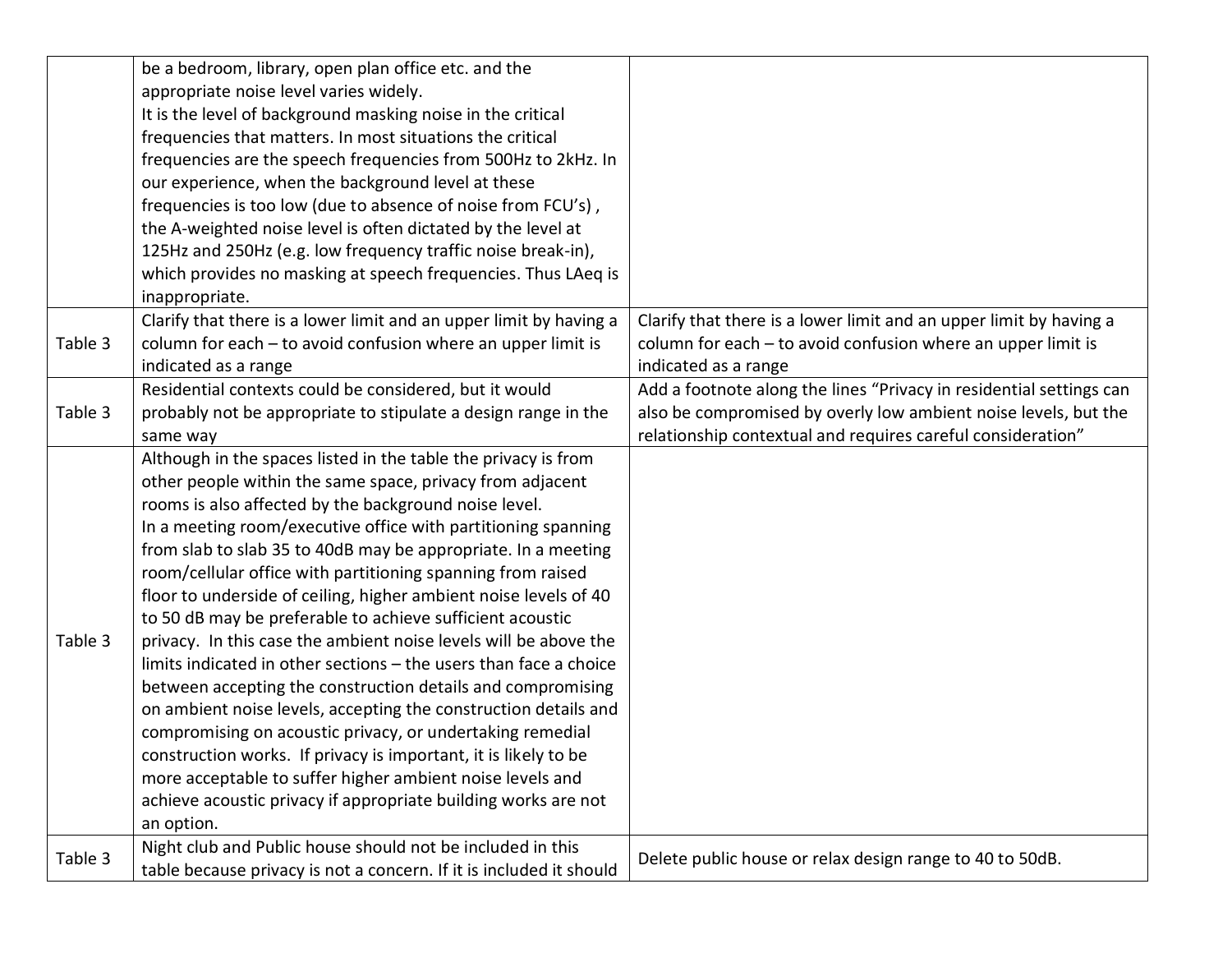|                         | not be quieter than restaurant.                                                                                                                                                                                                                                                                                                                                                                                                                                                                                                                                                                                                                                                                                                                                                                                                          |                                                                                                                                                                                                                                                                                                                                                                                                                                                                                                                                                                                                                                                                                                                                                                                                                                                 |
|-------------------------|------------------------------------------------------------------------------------------------------------------------------------------------------------------------------------------------------------------------------------------------------------------------------------------------------------------------------------------------------------------------------------------------------------------------------------------------------------------------------------------------------------------------------------------------------------------------------------------------------------------------------------------------------------------------------------------------------------------------------------------------------------------------------------------------------------------------------------------|-------------------------------------------------------------------------------------------------------------------------------------------------------------------------------------------------------------------------------------------------------------------------------------------------------------------------------------------------------------------------------------------------------------------------------------------------------------------------------------------------------------------------------------------------------------------------------------------------------------------------------------------------------------------------------------------------------------------------------------------------------------------------------------------------------------------------------------------------|
| Table 3                 | Ball-room should not be included in this table because privacy<br>is not a concern. If it is included the criteria should be relaxed<br>because at ball room occupancy levels (where occupants are<br>standing rather than seated at tables so the mechanical<br>services load can be very high) 40 dBA may be un-necessarily<br>onerous.                                                                                                                                                                                                                                                                                                                                                                                                                                                                                                | Delete ball-room or relax design range to 40 to 55dB as per<br>restaurants.                                                                                                                                                                                                                                                                                                                                                                                                                                                                                                                                                                                                                                                                                                                                                                     |
| Table 3                 | Reception room is ambiguous and needs to be better defined.<br>Many types of reception area should be not be included in a<br>this table because privacy is not a major concern.<br>If it is referring to a residential reception room then it should<br>say so.<br>If it is referring to an office reception area it should be relaxed<br>because 35 to 40dBA in a reception having doors to a busy<br>street and/or over door air curtains is un-necessarily onerous.                                                                                                                                                                                                                                                                                                                                                                  | Delete reception area or define the type of reception area or<br>relax the upper limit to 50dB (which would be perfectly<br>acceptable in a reception area having doors to a busy street.                                                                                                                                                                                                                                                                                                                                                                                                                                                                                                                                                                                                                                                       |
| 7.4                     | Noise indices<br>Is it useful to have an "approximate" relationship between NR<br>and dB(A)? If specifications are derived from this standard<br>they are expressed in dB(A), and hence why quote an<br>"approximate" NR value - the design needs to be aligned with<br>the performance requirements. There are many more detailed<br>criteria for assessing noise levels - would it not be better to<br>refer to CIBSE Guide B5?                                                                                                                                                                                                                                                                                                                                                                                                        | Omit approximate relationship between NR and dB(A)<br>Refer to CIBSE Guide B5 for discussion of alternative descriptors<br>of noise levels in rooms.                                                                                                                                                                                                                                                                                                                                                                                                                                                                                                                                                                                                                                                                                            |
| 7.6.2<br>and<br>Table 4 | The requirement for adequate ventilation has become much<br>more significant as buildings have become more airtight since<br>2006. It is essential that the ventilation conditions under<br>which the noise levels are to be achieved is specified, in<br>accordance with Part F of the Building Reg.s in England (and<br>relevant parts in Scotland and Wales). The minimum provision<br>is to achieve the stated noise limits while providing the<br>minimum flow rates for whole house ventilation. Acceptable<br>noise levels under intermittent extract (System 1 or 2), the<br>minimum high rate (Systems 3 or 4) or purge ventilation (all<br>systems) requires further research to determine appropriate<br>conditions. See J. Harvie-Clark & M. Siddall, Proc. IOA<br>Conference May 2013, which contains references to studies | Noise from general external (man-made) sources should be<br>evaluated over the 8 hour night time or 16 hour daytime periods,<br>and should align with WHO criteria. These should be achieved<br>while at least the minimum whole dwelling ventilation rate is<br>provided in accordance with the relevant national guidance, such<br>as Approved Document F. The noise levels during purge<br>ventilation may be considered, but appropriate limits are not<br>known at the current time.<br>Noise from building services should, as a minimum requirement,<br>meet the default values from BS EN 15251: 2007, i.e. $\leq$ 26 dB(A)<br>in bedrooms, and $\leq$ =32 dB(A) in living rooms. The percentage of<br>annoyed people at these levels may be more than 20 %, which in<br>turn leads to people turning down the flow rates and suffering |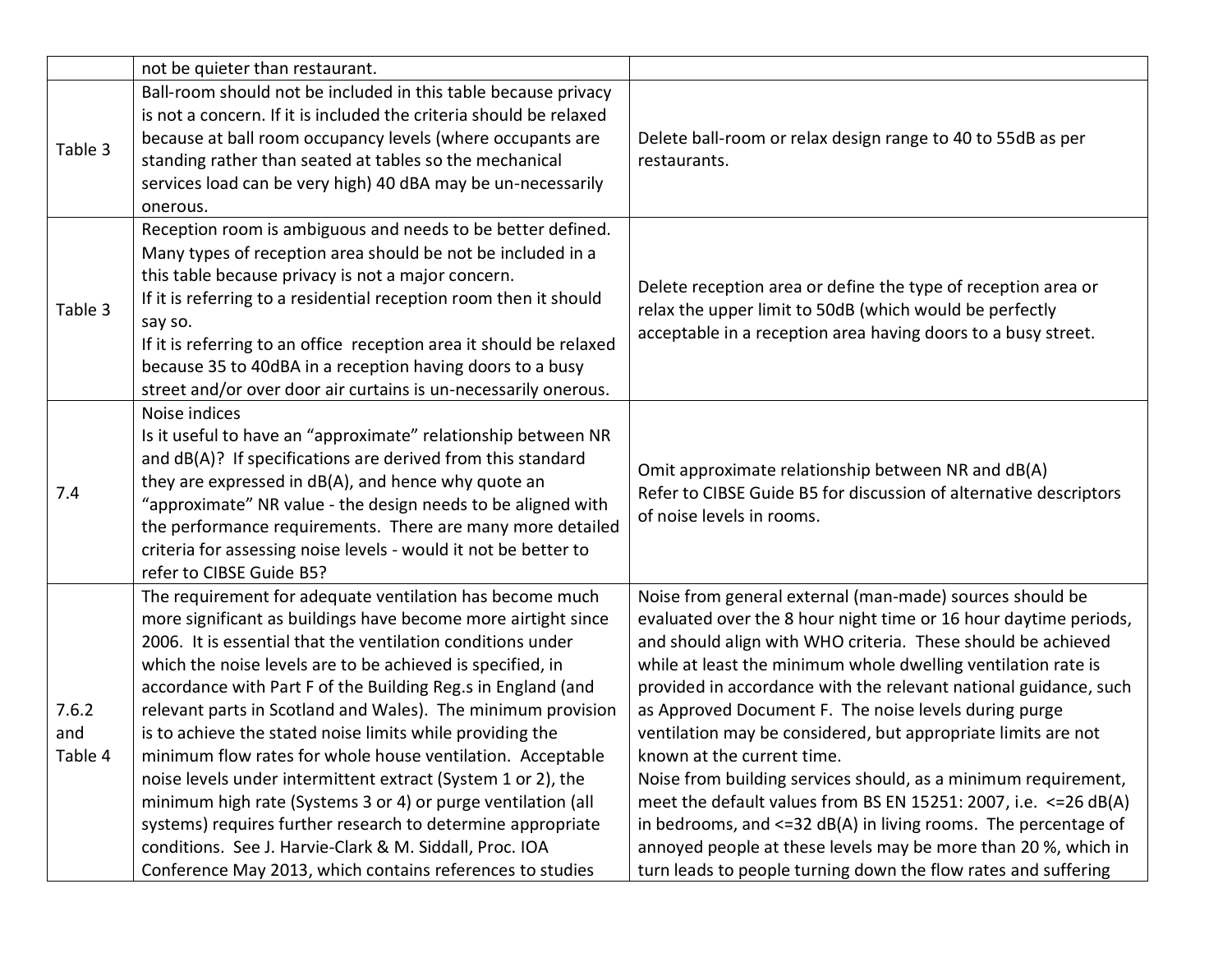|         | and surveys in over 1000 dwellings.                                                                                                                                                                                                                                                                                                                                                                                                                                                                                                                                                                                                                                                                                                                                                                                                                                                                                                                                                                                                                                                                                                                                                                                                                                                                                                                                                                                                                                                                                                                                                                                                                                                                                                                                                                                                                                                                                                                                                                                                                               | the effects of inadequate ventilation.<br>If applicable, any room should have adequate ventilation (e.g.<br>trickle ventilators should be open). |
|---------|-------------------------------------------------------------------------------------------------------------------------------------------------------------------------------------------------------------------------------------------------------------------------------------------------------------------------------------------------------------------------------------------------------------------------------------------------------------------------------------------------------------------------------------------------------------------------------------------------------------------------------------------------------------------------------------------------------------------------------------------------------------------------------------------------------------------------------------------------------------------------------------------------------------------------------------------------------------------------------------------------------------------------------------------------------------------------------------------------------------------------------------------------------------------------------------------------------------------------------------------------------------------------------------------------------------------------------------------------------------------------------------------------------------------------------------------------------------------------------------------------------------------------------------------------------------------------------------------------------------------------------------------------------------------------------------------------------------------------------------------------------------------------------------------------------------------------------------------------------------------------------------------------------------------------------------------------------------------------------------------------------------------------------------------------------------------|--------------------------------------------------------------------------------------------------------------------------------------------------|
| Table 4 | External noise intrusion partially masks other sounds, such as<br>the noise from neighbours, which may be more disturbing than<br>the external noise. Also, the lower the criteria for external<br>noise the greater the need for mechanical ventilation/cooling<br>systems. Therefore, there are acoustic, sustainability and cost<br>benefits, in avoiding overly stringent criteria.<br>It should also be noted designs are not changed mid-façade<br>and often not changed between facades. As a result, designing<br>the worst case room(s) to a the existing BS8233 "reasonable"<br>level results in the remaining rooms achieving "good" levels,<br>whereas designing the worst case room to "good" results in<br>the remaining rooms being too quiet.<br>It is extremely unfortunate that WHO and a minority of local<br>authorities fail to understand these points and ignore the<br>widely respected guidance in the current BS8233 on what is<br>"reasonable". It is crucial for developers, occupants and<br>sustainability that the guidance in the existing BS8233 is<br>retained to help combat short-sighted counter-productive<br>overly stringent criteria.<br>It should also be noted that the proposed criteria are so quiet<br>that acoustic consultants will wrongly be blamed for over-<br>design because clients will not believe a British Standard is so<br>flawed.<br>Imposing criteria based on the highest Leq, 1 hour is flawed.<br>This is not representative of the overall noise climate and is<br>often unimportant or even irrelevant. For example, a slight<br>increase in noise levels in bedrooms between 06:00 to<br>07:00 hours is acceptable when people are naturally<br>awakening, especially Monday to Friday, and/or their<br>neighbours are using toilets/corridors and masking noise from<br>road traffic can be especially beneficial. Similarly, slightly<br>higher noise levels in living rooms during morning and evening<br>rush hours when the majority of dwellings are unoocupied are<br>inconsequential. |                                                                                                                                                  |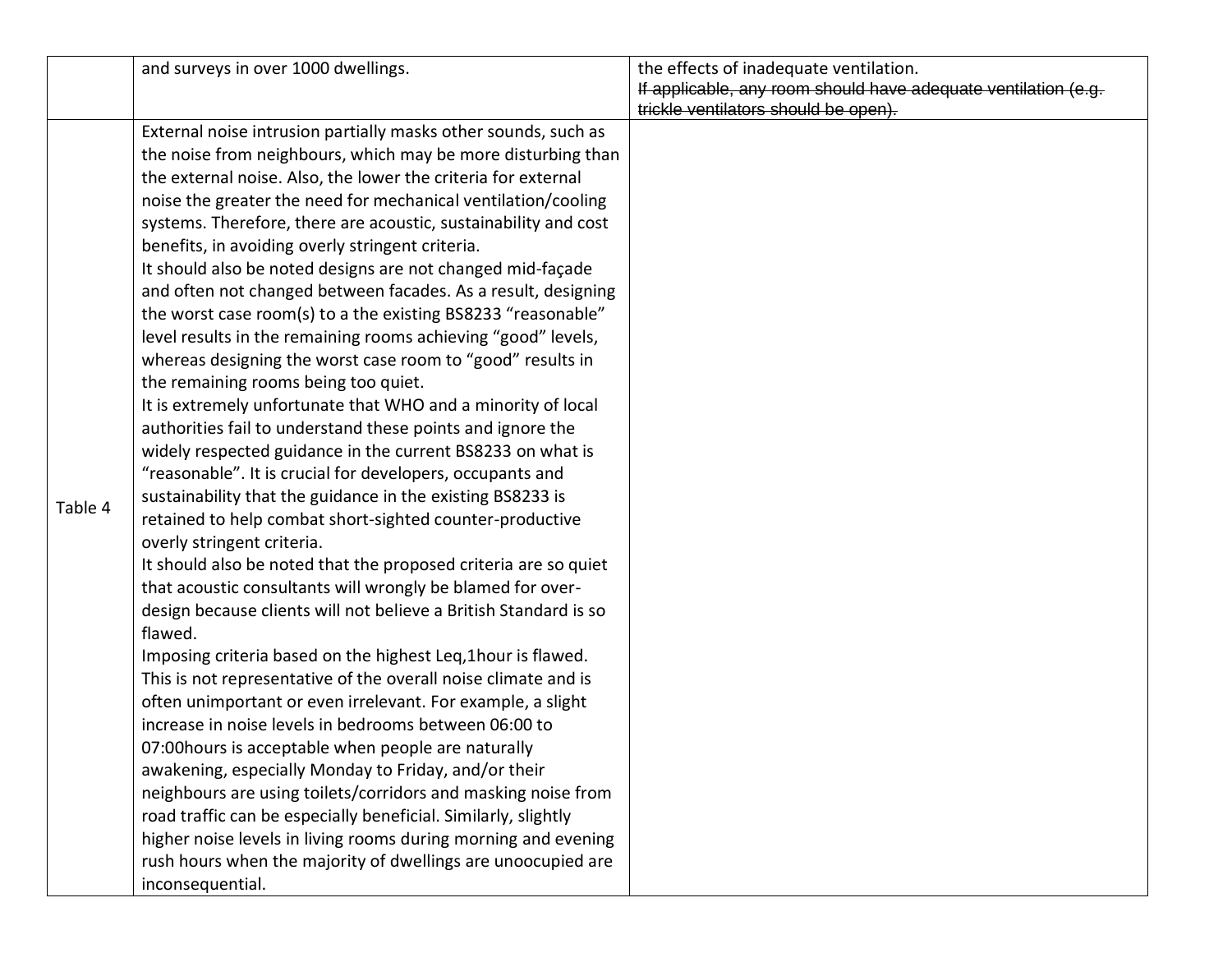| Table 4           | The proposed criterion for living/dining rooms is that the<br>LAeq,1hour noise level does not exceed 35dB between 07:00<br>to 23:00 hours. This equates to around 30dB LAeq, 16 hours,<br>which is a massive 10dB more stringent than the current<br>BS8233 advises is reasonable and around 5dB more stringent<br>than WHO.<br>It is clearly not necessary for a living room/dining room to be<br>as quiet as a bedroom.<br>It is widely accepted among acoustic consultants that an upper<br>limit of 40dB LAeq, 16 hours is reasonable for living rooms, as<br>stated in the current BS8233. For many urban (i.e.<br>sustainable/brown field) sites lower levels cannot be<br>practically achieved within the design constraints (e.g. sliding<br>doors, curtain walling, ventilation etc.). However, provided | The appropriate guidance for living rooms is that 40dB<br>LAeq,16hours is reasonable (for worst case rooms) and 35dB<br>LAeg, 16 hours is good. Therefore options include:<br>Retain the existing guidance and ideally raise the existing figure of<br>30dB for good to 35dB which is in line with WHO and allows for<br>daytime noise levels in living rooms to be 5dB higher than night-<br>time noise levels in bedrooms - thus avoiding the need for higher<br>performance glazing to living rooms (which is often impractical<br>due to doors to balconies) than bedrooms (which is illogical).<br>Alternatively, adopt the guidance proposed in the January 2001<br>Proposals for Amending Part E - which is the best attempt ever |
|-------------------|-------------------------------------------------------------------------------------------------------------------------------------------------------------------------------------------------------------------------------------------------------------------------------------------------------------------------------------------------------------------------------------------------------------------------------------------------------------------------------------------------------------------------------------------------------------------------------------------------------------------------------------------------------------------------------------------------------------------------------------------------------------------------------------------------------------------|------------------------------------------------------------------------------------------------------------------------------------------------------------------------------------------------------------------------------------------------------------------------------------------------------------------------------------------------------------------------------------------------------------------------------------------------------------------------------------------------------------------------------------------------------------------------------------------------------------------------------------------------------------------------------------------------------------------------------------------|
|                   | 40dBLAeq,16 hours is achieved in the worst case room the<br>majority of rooms approach 35dB LAeq, 16 hours which is ideal<br>i.e. not too quiet.                                                                                                                                                                                                                                                                                                                                                                                                                                                                                                                                                                                                                                                                  | made on this subject.                                                                                                                                                                                                                                                                                                                                                                                                                                                                                                                                                                                                                                                                                                                    |
| Table 4           | The proposed criterion for bedrooms is that the LAeq, 1hour<br>noise level does not exceed 30dB between 2300-0700 hours.<br>This equates to around 25dB LAeq,8 hours, which is a massive<br>10dB more stringent than the current BS8233 advises is<br>reasonable and around 5dB more stringent than WHO.<br>It is widely accepted among acoustic consultants that an upper<br>limit of 35dB LAeq,8 hours is reasonable for bedrooms rooms,<br>as stated in the current BS8233. For many urban (i.e.<br>sustainable/brown field) sites lower levels cannot be<br>practically achieved within the design constraints. However,<br>provided 35dBLAeq,8 hours is achieved in the worst case room<br>the majority of rooms approach 30dB LAeq,8 hours which is<br>ideal i.e. not too quiet.                            | As any acoustic consultant knows, the appropriate guidance for<br>bedrooms is that 35dB LAeq, 8 hours is reasonable (for worst case<br>rooms) and 30dB LAeq, 8hours is good. Therefore options include:<br>Retain the existing guidance and ideally raise the existing figure of<br>30dB for good to 35dB which is in line with WHO.<br>Alternatively, adopt the guidance proposed in the January 2001<br>Proposals for Amending Part E - which is the best attempt ever<br>made on this subject.                                                                                                                                                                                                                                        |
| Table 4           | The activities and location columns needs sorting. Resting<br>occurs in a living room. Eating occurs in a dining room/area.<br>Kitchens need not be included.                                                                                                                                                                                                                                                                                                                                                                                                                                                                                                                                                                                                                                                     | Resting occurs in a living room. Eating occurs in a dining<br>room/area. Kitchens need not be included.                                                                                                                                                                                                                                                                                                                                                                                                                                                                                                                                                                                                                                  |
| Table 4<br>Note 1 | The Note says the recommended levels are the sum total of<br>structure-borne and airborne noise sources. If the<br>recommended noise levels are the sum of the noise from                                                                                                                                                                                                                                                                                                                                                                                                                                                                                                                                                                                                                                         | Relax criteria as proposed above.                                                                                                                                                                                                                                                                                                                                                                                                                                                                                                                                                                                                                                                                                                        |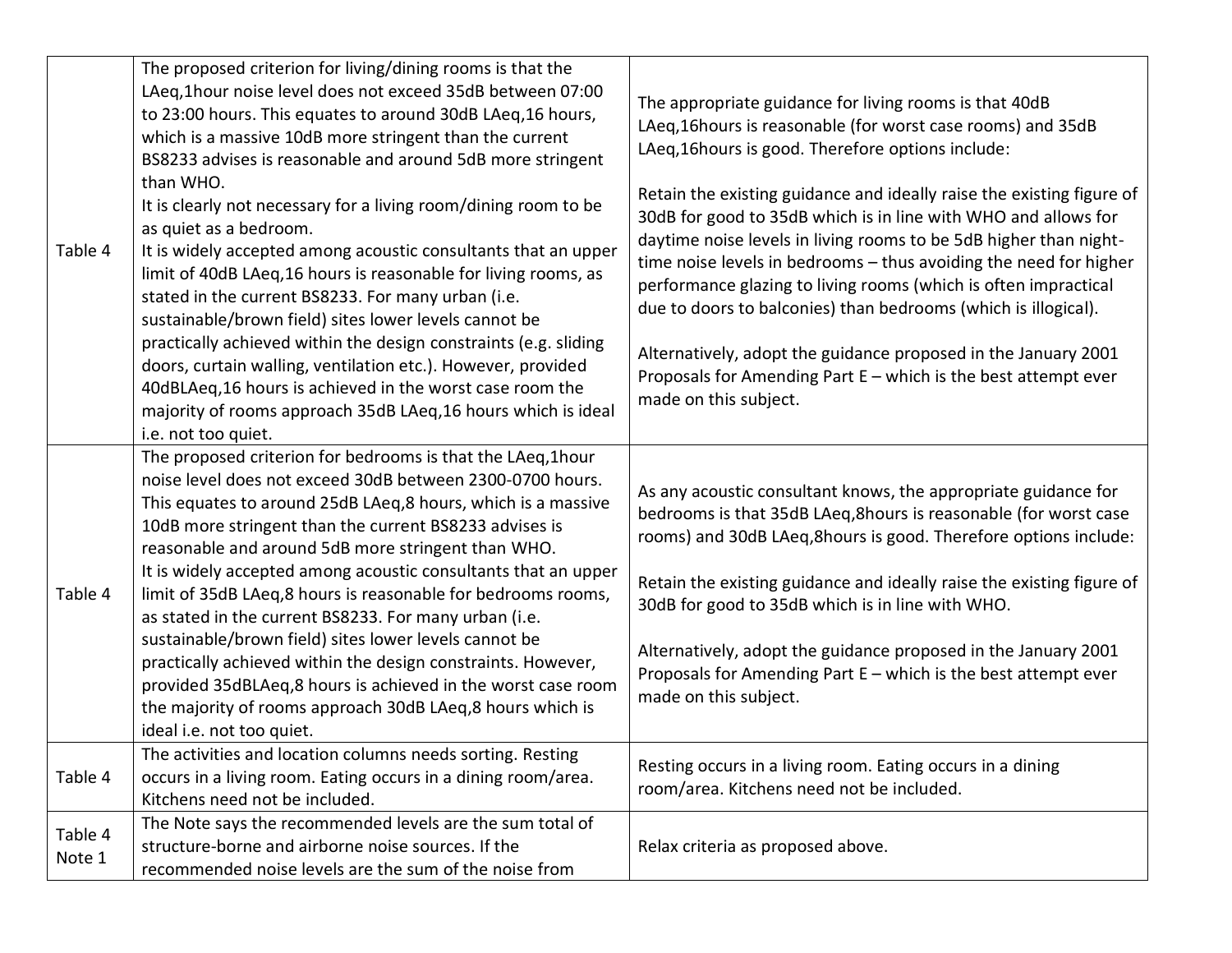|         | traffic and mechanical ventilation/cooling, then the proposed    |                                                                 |
|---------|------------------------------------------------------------------|-----------------------------------------------------------------|
|         | criteria will be unachievable in even more situations and must   |                                                                 |
|         | be relaxed.                                                      |                                                                 |
|         | The permitted exceptions are farcical. The levels will be        |                                                                 |
| Table 4 | unachievable in many circumstances and exceeded in millions      | Relax criteria as proposed above.                               |
| Note 2  | of existing dwellings where there is acceptance of significantly |                                                                 |
|         | higher levels without concerns.                                  |                                                                 |
|         | We support the proposed range because there are so many          |                                                                 |
|         | scenarios that prescriptive guidance is impossible. We           |                                                                 |
|         | therefore disagree with many of the comments made by             |                                                                 |
|         | others.                                                          |                                                                 |
|         | In our experience, the Leq noise parameter alone is an           |                                                                 |
|         | adequate descriptor in most situations, especially for busy      |                                                                 |
|         | road traffic, whereas Lmax events are rogue by definition and    |                                                                 |
|         | difficult to design sensibly - ie which Lmax event do you use    |                                                                 |
| Table 4 | and what spectrum shape? - and the effect of different           | Note 3 should only apply where the Leq parameter is inadequate, |
| Note 3  | spectra means that a lower Lmax externally may have a            | which would not normally be the case for a busy road.           |
|         | greater impact internally. The standards for designing façade    |                                                                 |
|         | sound insulation refer to Leq noise levels, not to Imax levels - |                                                                 |
|         | so the calculation cannot be reliable. The effect of Lmax levels |                                                                 |
|         | internally, as a function of room absorption, is also little     |                                                                 |
|         | understood and not reliable to design for. Hence designing for   |                                                                 |
|         | Lmax levels is not desirable in general, and should only be      |                                                                 |
|         | done where designing to the Leq is not appropriate for the       |                                                                 |
|         | particular circumstances.                                        |                                                                 |
|         | The use of LAeq1hr makes these criteria much more onerous        |                                                                 |
| Table 4 | than they appear, and cannot be supported by any sensible        |                                                                 |
|         | analysis. A review of recent survey data shows the highest       | Revert to 16 and 8 hour periods for day and night respectively. |
|         | nighttime LAeq1hr is 4 to 7 dB above the 8hr value.              |                                                                 |
| Table 5 | For reasonable listening conditions all the examples have been   | Re-instate other examples e.g. classroom, lecture theatre,      |
|         | deleted except for church, which is not helpful.                 | cinema, concert hall, theatre, recording studio.                |
|         | The second paragraph is welcomed as previous application of      |                                                                 |
|         | 50-55 on balconies in city centre environments has resulted in   |                                                                 |
| 7.6.4.2 | unrealistic expectation when precedent indicates acceptance      | No change, or add additional guidance as per the comments.      |
|         | at much higher levels without concerns.                          |                                                                 |
|         | It may be beneficial to note that use of the spaces - including  |                                                                 |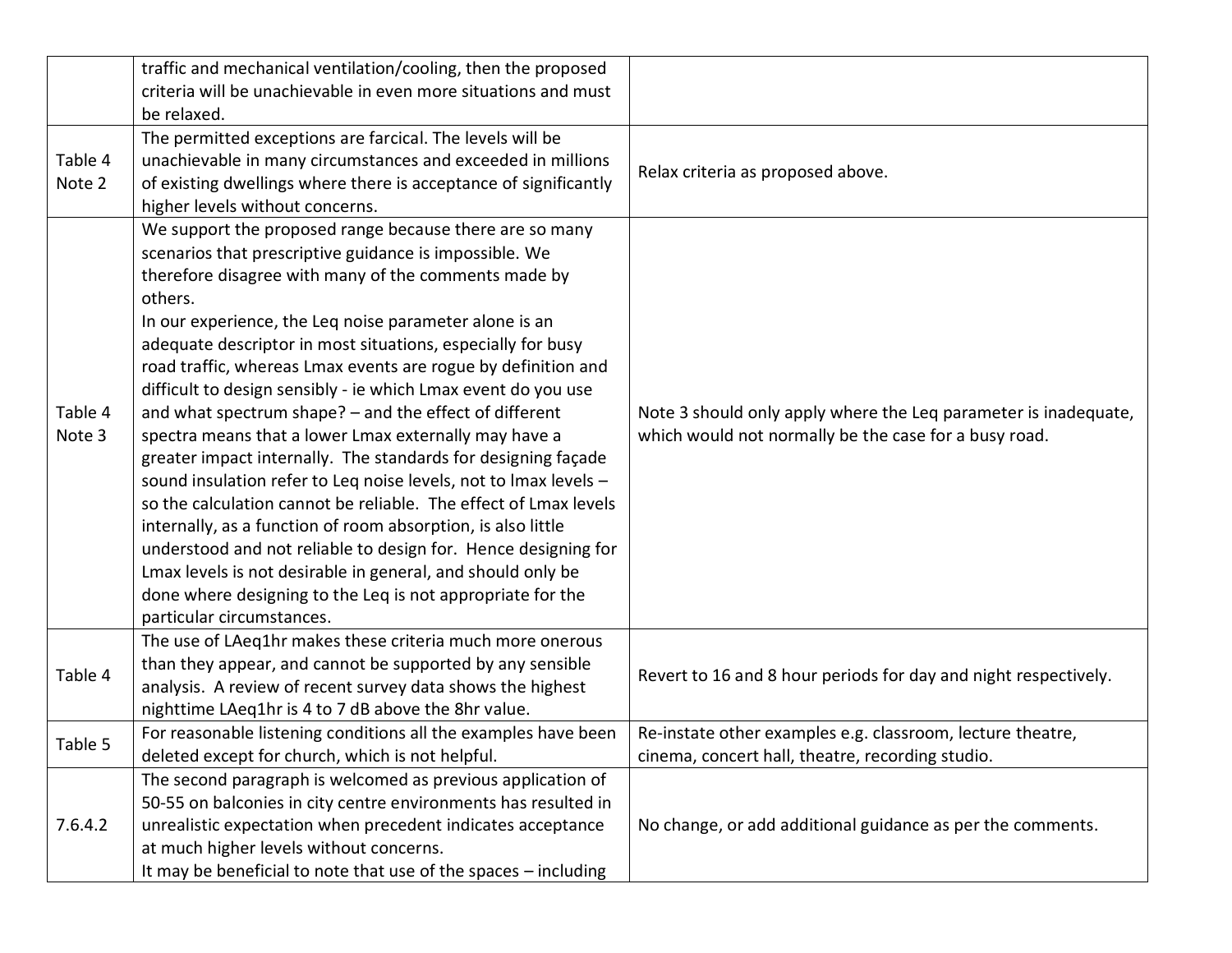|         | which portions of the space are used may be a function of          |                                                                                    |
|---------|--------------------------------------------------------------------|------------------------------------------------------------------------------------|
|         | visual and acoustic privacy from others adjacent users,            |                                                                                    |
|         | daylighting / sunlight and exposure to wind or rain. It is         |                                                                                    |
|         | considered to be of greater amenity to have access to outdoor      |                                                                                    |
|         | space that is above the 55 dB(A) noise level than to omit          |                                                                                    |
|         | balconies if that limit is not achievable.                         |                                                                                    |
|         | Like it or not, bedrooms are frequently placed next to stairs      | Advise that where it is necessary to locate bedrooms adjacent to                   |
| 7.6.4.3 | and lifts.                                                         | stairs or lifts precautions should be taken where practical to                     |
|         | Stairs used for fire escape only should obviously be exempt.       | minimise noise transfer. Stairs used for fire escape only are<br>obviously exempt. |
|         | There is nothing wrong with bedrooms next to stairs or lifts       |                                                                                    |
| 7.6.4.3 | provided the adjacency is considered and the structure and         | State that special attention should be given to these areas, rather                |
|         | equipment specified appropriately                                  | than always trying to avoid inevitable adjacencies.                                |
|         | The requirement for Rw40dB is an unnecessary duplication of        |                                                                                    |
|         | Approved Document E's poorly conceived requirement that            | Replace with reference to ADE and hope that ADE is improved in                     |
| 7.6.4.5 | conveys no on-site resistance to airborne or structure-borne       | the future or lead the way with a properly conceived                               |
|         | noise.                                                             | recommendation and hope ADE follows.                                               |
|         | The recommendation for sound absorbent ceilings is an              |                                                                                    |
|         | unnecessary duplication of Approved Document E's poorly            | Replace with reference to ADE and hope that ADE is improved in                     |
|         | conceived requirement for absorptive ceilings despite ceilings     | the future or lead with properly conceived guidance and hope                       |
| 7.6.4.5 | being ineffective at addressing the main issue, namely footfall.   | ADE follows. The use of carpet should be encouraged by                             |
|         | The use of carpet should be encouraged by permitting it as an      | permitting it as an alternative to absorbent ceilings (as it is for                |
|         | alternative to absorbent ceilings (as it is for hotels in the      | hotels in the current BS8233)                                                      |
|         | current BS8233)                                                    |                                                                                    |
|         | Why is this section titled "Hotels and rooms for residential       |                                                                                    |
|         | purposes" when it only applies/refers to hotels.                   |                                                                                    |
|         | Why do hotels warrant 3.5 pages when dwellings warrant less        |                                                                                    |
|         | than 1 page?                                                       | Delete the entire section on the basis it is beyond the scope of                   |
| 7.6.5   | Broadly speaking we consider the section on hotels to contain      | this BS or title the section hotels or make the section appropriate                |
|         | far too much unnecessary information. It is our view that the      | for all types of hotel and rooms for residential purposes.                         |
|         | standard should not be concerned with aspects that are             |                                                                                    |
|         | determined by commercial considerations. We also note that         |                                                                                    |
|         | the section contains standards that are more onerous than          |                                                                                    |
|         | those recommended for residences.                                  |                                                                                    |
| 7.6.5.1 | Section 7.6.5.1 is entitled design criteria for intrusive external | Revise text                                                                        |
|         | noise. However subsections such as 7.6.5.1.1 then go on to set     |                                                                                    |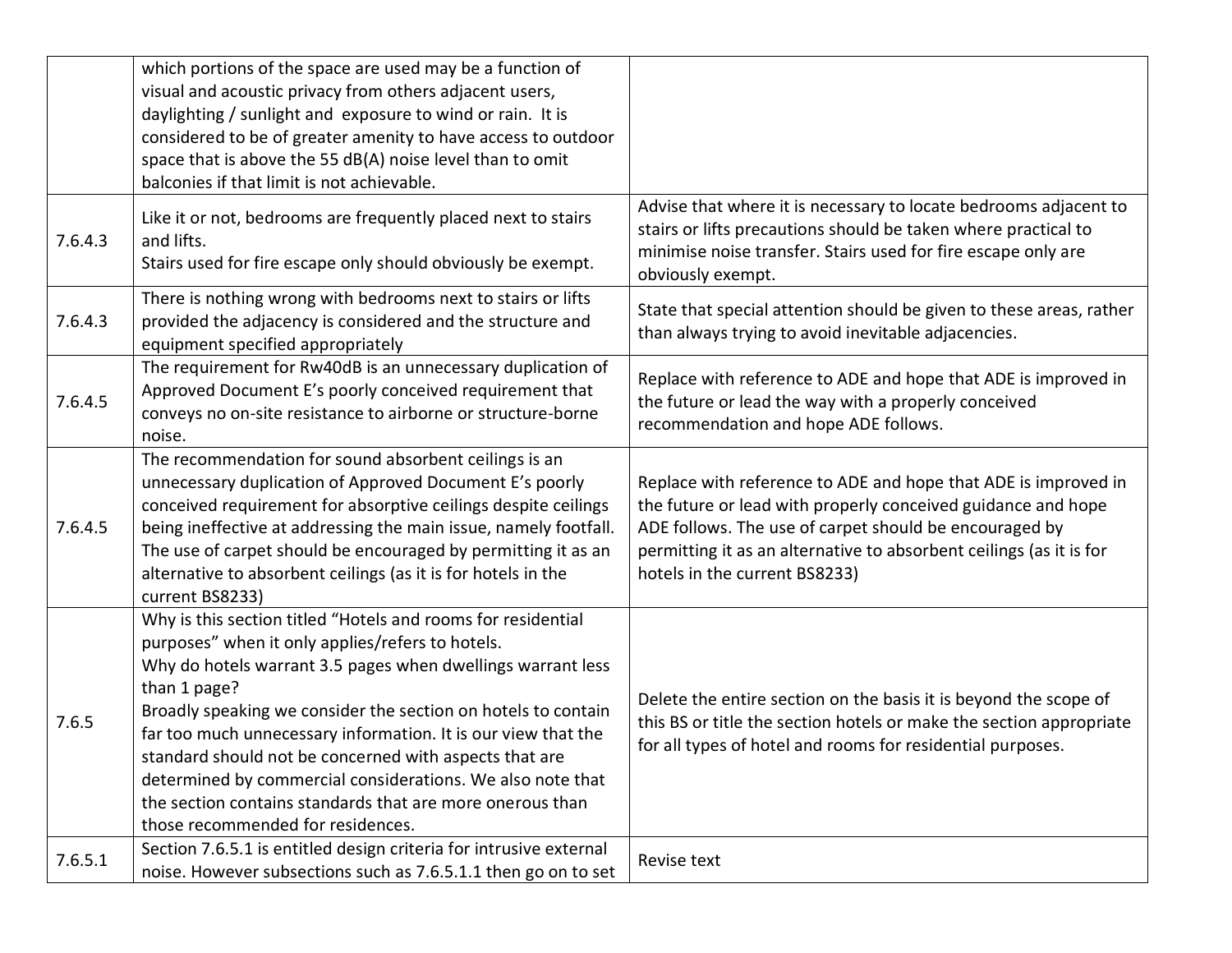|         | out criteria for the sound insulation of internal building                                                                     |                                                                  |
|---------|--------------------------------------------------------------------------------------------------------------------------------|------------------------------------------------------------------|
|         | elements                                                                                                                       |                                                                  |
|         | The merits of a prescriptive set of criteria focusing on one type                                                              |                                                                  |
|         | of hotel are questionable. This section should refer to the                                                                    |                                                                  |
|         | 'rooms for residential purposes' requirements which can be                                                                     |                                                                  |
|         | found in the building regulations, and identify other                                                                          |                                                                  |
|         | adjacencies which designers should consider carefully. Setting                                                                 |                                                                  |
|         | a DnTw value of 60dB as the required standard between a bar                                                                    | Replace these overly specific standards with a reference to the  |
|         | and a hotel room could range from inadequate to over-design,                                                                   | building regulations and guidance on key areas which may require |
|         | depending on the type of bar and likely opening times. These                                                                   | more careful consideration. It could also refer to the fact that |
| Table 7 | factors are all within the control of the hotel for whom the                                                                   | different hotel operators have all developed their own brand     |
|         | development is being constructed.                                                                                              | standards for most of these areas which they have found to be    |
|         |                                                                                                                                | acceptable to their clientele.                                   |
|         | Subject to the minimum performance required by Building                                                                        |                                                                  |
|         | Regulations, the values set out in Table 7 should reflect                                                                      |                                                                  |
|         | different hotel standards. For example some hotel brands                                                                       |                                                                  |
|         | require higher standards than building regulations for                                                                         |                                                                  |
|         | partitions separating adjacent bedrooms (e.g. Hilton 55 dB R'W                                                                 |                                                                  |
|         | and IHG 5-star 50 dB DnTw + Ctr).                                                                                              |                                                                  |
|         | This entire section is just a 'cut and paste' of the Premier Inn                                                               |                                                                  |
|         | design criteria, contains the same flaws and ignores the                                                                       |                                                                  |
|         | requirements of a wide range of hotels and many types of                                                                       |                                                                  |
|         | rooms for residential purposes. All the important bits are a                                                                   |                                                                  |
|         | duplicate of ADE and thus unnecessary. The remainder may                                                                       |                                                                  |
|         | not be appropriate (especially in the case of a small                                                                          |                                                                  |
|         | independent hotels and most types of rooms for residential<br>purposes) or achievable (i.e. in the case of a conversion). It's | Delete the entire section, refer to Approved Document E and      |
| Table 7 | up to clients and their acousticians to determine any uplift                                                                   | advise that specialist advice should be sought.                  |
|         | over approved Document E - not Premier Inn!                                                                                    |                                                                  |
|         | The most obvious examples of flaws are the criteria for                                                                        |                                                                  |
|         | bedroom to other tenancies (which could vary from a library to                                                                 |                                                                  |
|         | a nightclub) or plant room (which could vary from a tank room                                                                  |                                                                  |
|         | to a diesel generator) or bar (which could vary from a small                                                                   |                                                                  |
|         | boutigue bar or to a large one with load music or raucous                                                                      |                                                                  |
|         | groups watching football).                                                                                                     |                                                                  |
| Table 7 | Where hotel bedrooms have interconnecting doors it is                                                                          | JLG to complete.                                                 |
|         | unrealistic to maintain the room to room sound insulation                                                                      |                                                                  |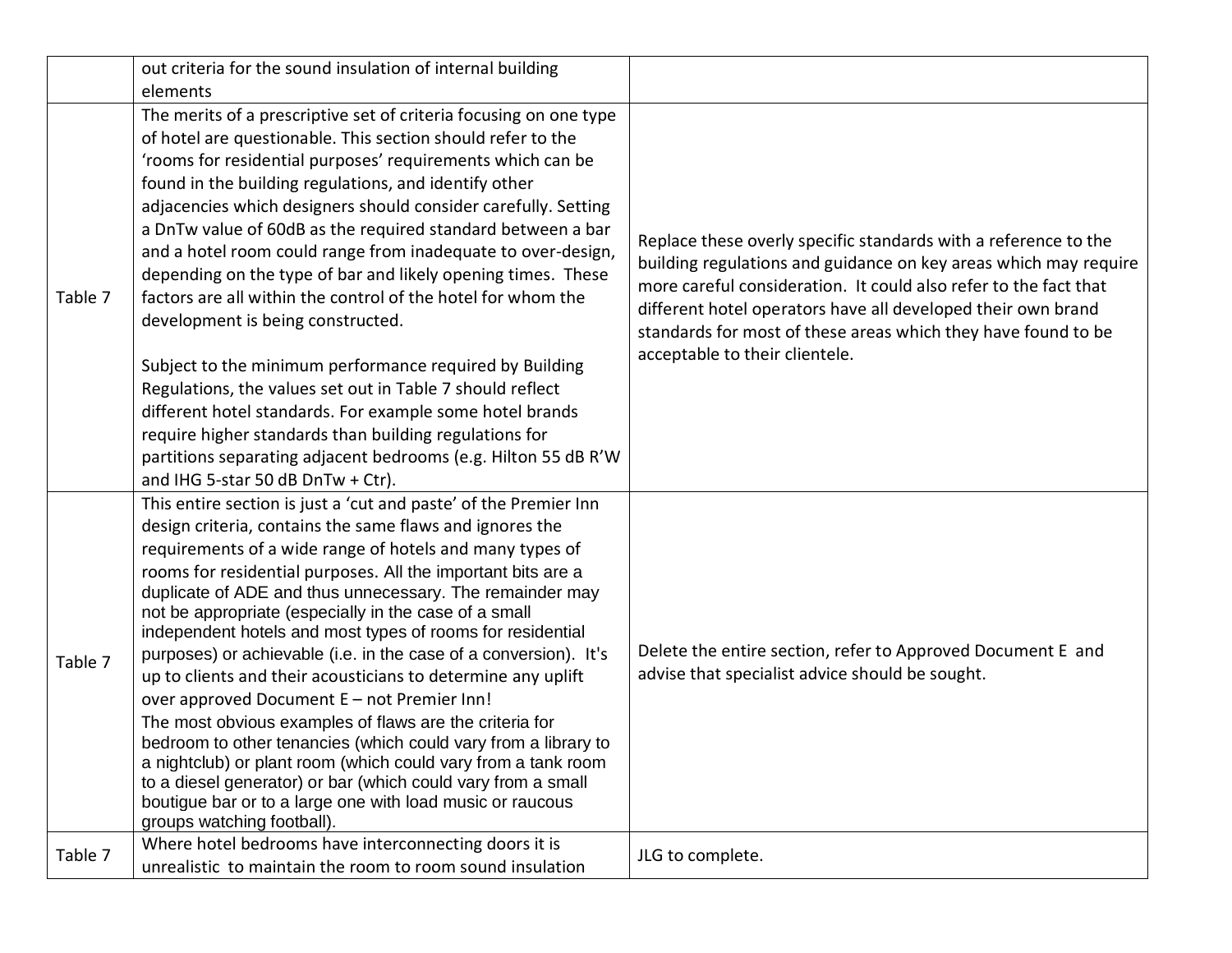|         | performance within depth of the wall (as is invariably              |                                                                 |
|---------|---------------------------------------------------------------------|-----------------------------------------------------------------|
|         | required).                                                          |                                                                 |
|         | The reference to 7.6.5.1.2 is wrong.                                |                                                                 |
|         | The requirement that movable walls meet 48 dB DnT, w is             |                                                                 |
|         | unrealistic. The majority of commercially available movable         | Change the movable wall design to criteria to something that is |
| Table 7 | walls, even when properly designed, will be limited to around       | practical, e.g. 40 dB DnT, w.                                   |
|         | 40 dB DnT, w.                                                       |                                                                 |
|         | Remedy                                                              |                                                                 |
|         | Impact sound insulation recommendations (7.6.5.1.2 and              |                                                                 |
|         | Table 8) should also reflect the range of standards called for by   |                                                                 |
|         | hotel operators e.g. Hilton 50 dB L'nT, W and IHG 5-star 55 dB      |                                                                 |
| Table 8 | L <sup>'n</sup> T,W.                                                | This is hotel operator choice as for airborne sound             |
|         | Note that for Part E a Bathroom to Bathroom adjacency has to        |                                                                 |
|         | be designed to achieve 62 dB L', nT, W, although will not be        |                                                                 |
|         | tested.                                                             |                                                                 |
|         | This entire section is just a 'cut and paste' of the Premier Inn    |                                                                 |
|         | design criteria. It is completely flawed, as noted by others.       |                                                                 |
|         | The LAeq's given in Table 9 are far too stringent. A hotel must     |                                                                 |
|         | be less noise sensitive than a dwelling, not more.                  |                                                                 |
|         | It is impossible to design within the lower and upper limits in     |                                                                 |
|         | Table 9 due to inevitable variations with time and space. Lower     |                                                                 |
|         | levels should be deleted.                                           |                                                                 |
| Table 9 | The music/patron noise criteria is unnecessarily stringent,         | Delete.                                                         |
|         | unreaslistic and likely to entirely dominate the specification of   |                                                                 |
|         | the building façade in practice, resulting in internal noise levels |                                                                 |
|         | likely to be far below the target design range given.               |                                                                 |
|         | Why should noise from building services plant serving adjacent      |                                                                 |
|         | demises be designed to NR 20 (25 dBA)?                              |                                                                 |
|         | Building services noise should not be quoted in terms of L10,       |                                                                 |
|         | 1-hour.                                                             |                                                                 |
|         | The use of LAeq1hr makes these criteria much more onerous           | Revert to 16 and 8 hour periods for day and night respectively. |
| Table 9 | than they appear, and cannot be supported by any sensible           | Refer to the same internal levels as for dwellings.             |
|         | analysis. A review of recent survey data shows the highest          | If need be, refer to the fact that some hotel operators have    |
|         | nighttime LAeq1hr is 4 to 7 dB above the 8hr value.                 | enhanced brand performance standards.                           |
| Table 9 | The music and patron noise criteria are excessively stringent,      | Retain the first sentence on seeking to avoid disturbance, but  |
|         | and do not allow for the subtleties of customer expectation in      | remove the objective test for this.                             |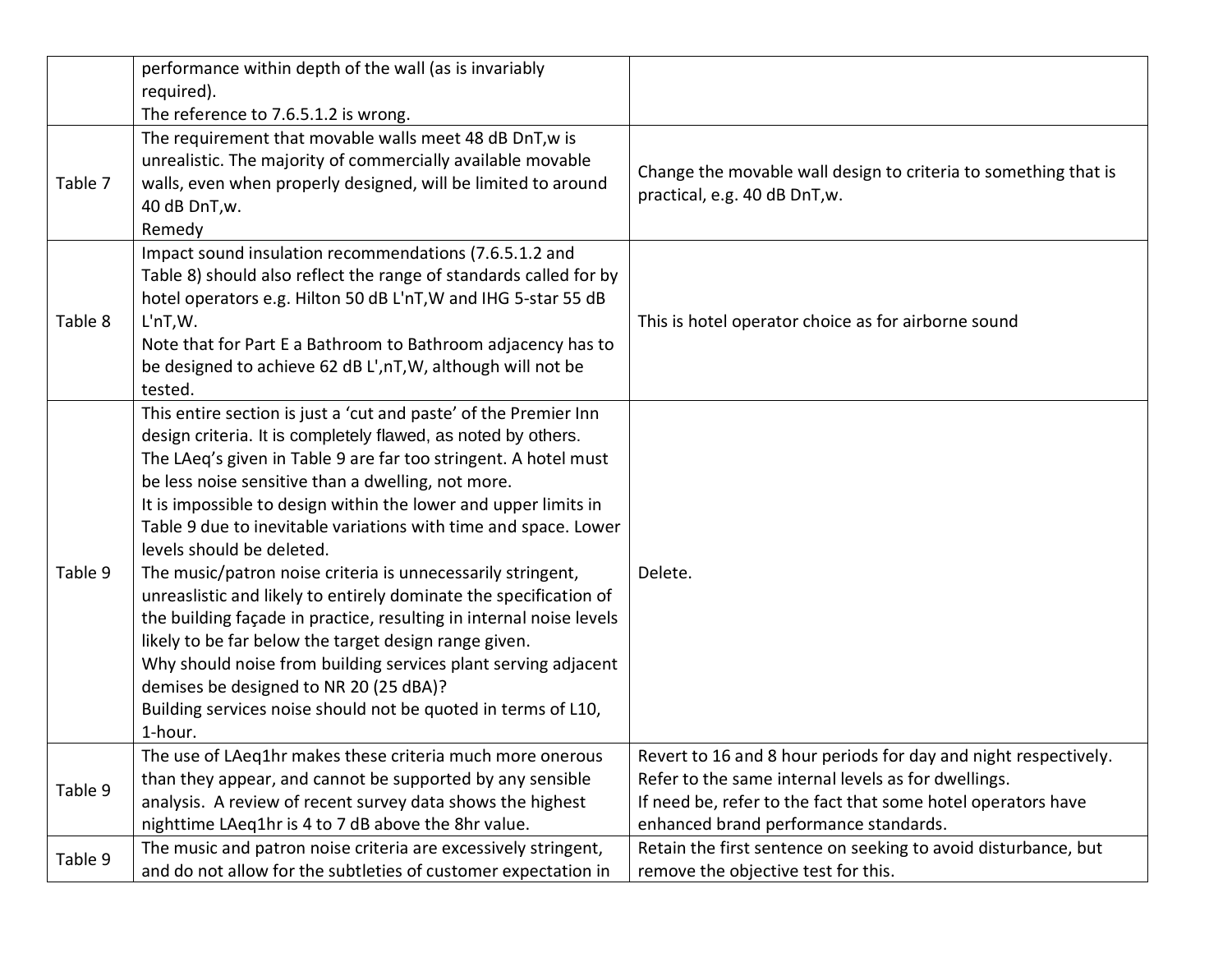|           | different standards of hotel. This is not an area in which this<br>BS needs to provide additional protection, as hoteliers are well<br>versed in complaints, refunds and so on.                                                                                                                                                                                                                                                                                                                                                                                                                                                                                                                                                                                                                                                                                                                                                                                                                                                                                                                                                                                                                                                                                                                                                     |                                                                                                                            |
|-----------|-------------------------------------------------------------------------------------------------------------------------------------------------------------------------------------------------------------------------------------------------------------------------------------------------------------------------------------------------------------------------------------------------------------------------------------------------------------------------------------------------------------------------------------------------------------------------------------------------------------------------------------------------------------------------------------------------------------------------------------------------------------------------------------------------------------------------------------------------------------------------------------------------------------------------------------------------------------------------------------------------------------------------------------------------------------------------------------------------------------------------------------------------------------------------------------------------------------------------------------------------------------------------------------------------------------------------------------|----------------------------------------------------------------------------------------------------------------------------|
| 7.6.5.1.4 | Recommendations for internal noise levels from external<br>sources, which in some cases are lower than those applying to<br>dwellings. For hotel bedrooms different hotel operators have<br>different standards and the British Standard should reflect the<br>range.<br>The following statement is made under section 7.6.5.1.4:<br>"Noise from any building services plant serving neighbouring<br>adjacent or connected demises should not cause noise levels<br>to exceed NR20 L10 1 hour between 23:00-07:00 within any<br>bedroom."<br>The basis on which this is proposed is not made clear and nor<br>is the manner in which the assessor is expected to predict such<br>noise levels from third party equipment in terms of L10.<br>Similarly, how can L10 noise levels in bedrooms due to<br>neighbouring building services be measured onsite over a full<br>hour while excluding all other noise sources?<br>Section 7.6.5.1.5 relates to background noise levels form<br>internal sources. Again building services noise criteria should<br>reflect different hotel standards. For example: Travelodge<br>NR30, Hilton/IHG5* NR 25<br>For en suite bathrooms Hilton recommend NR35, Travelodge<br>NR45. In hotel restaurants Hilton recommend NR35. In a cafe<br>type location levels up to NR45 could be appropriate. | Revise or omit section                                                                                                     |
| 7.6.5.1.5 | This entire section is just a 'cut and paste' of the Premier Inn<br>design criteria. It contains flaws as noted by others.<br>The requirement for comfort cooling to achieve NR25 should<br>be limited to night-time design duty i.e. set-back mode. The<br>requirement for "even quieter" duties is unrealistic and<br>unnecessary. Noise levels above NR25 should be permissible<br>at normal daytime design duty (when thermal load is high) and<br>"boost".                                                                                                                                                                                                                                                                                                                                                                                                                                                                                                                                                                                                                                                                                                                                                                                                                                                                     | Delete.                                                                                                                    |
| 7.6.5.2   | There is nothing wrong with bedrooms next to stairs or lifts<br>provided the adjacency is considered and the structure and<br>equipment specified appropriately                                                                                                                                                                                                                                                                                                                                                                                                                                                                                                                                                                                                                                                                                                                                                                                                                                                                                                                                                                                                                                                                                                                                                                     | State that special attention should be given to these areas, rather<br>than always trying to avoid inevitable adjacencies. |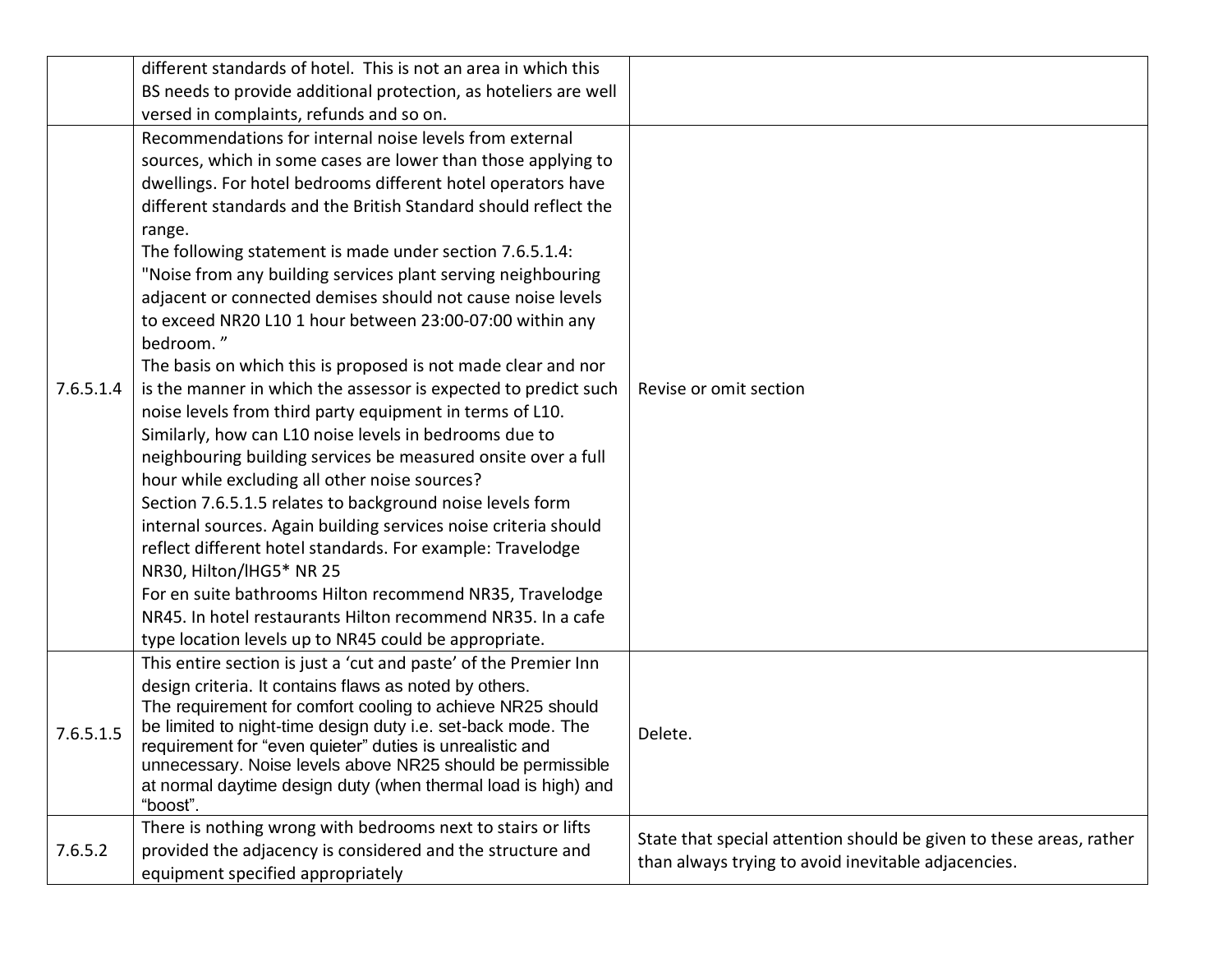| 7.6.6   | This section should be more explicit about the different<br>acoustic challenges in open plan vs cellular offices                                                                                                                                                                                                                        |                                                                                                                                                                                                                                                                                                                                                                                                                                                                                                                                                                                                                                                                                                                                                                                                                                                                                                                                                                                                                                                                                                                                                                                                                                                                                                                                                                                                                                                                                                                                                                                                                                                                             |
|---------|-----------------------------------------------------------------------------------------------------------------------------------------------------------------------------------------------------------------------------------------------------------------------------------------------------------------------------------------|-----------------------------------------------------------------------------------------------------------------------------------------------------------------------------------------------------------------------------------------------------------------------------------------------------------------------------------------------------------------------------------------------------------------------------------------------------------------------------------------------------------------------------------------------------------------------------------------------------------------------------------------------------------------------------------------------------------------------------------------------------------------------------------------------------------------------------------------------------------------------------------------------------------------------------------------------------------------------------------------------------------------------------------------------------------------------------------------------------------------------------------------------------------------------------------------------------------------------------------------------------------------------------------------------------------------------------------------------------------------------------------------------------------------------------------------------------------------------------------------------------------------------------------------------------------------------------------------------------------------------------------------------------------------------------|
| 7.6.6.1 | There is no reference to the acoustic performance parameters<br>in BS EN ISO 3382-3: 2012 for open plan offices, where the<br>radius of distraction and radius of privacy may be used<br>Detailed office acoustic design guidance can be found in the<br>Association of Interior Specialists and British Council for Offices<br>Guides. | Make reference to AIS Acoustic Design Guide for Offices<br>Specialists and British Council for Offices Guides                                                                                                                                                                                                                                                                                                                                                                                                                                                                                                                                                                                                                                                                                                                                                                                                                                                                                                                                                                                                                                                                                                                                                                                                                                                                                                                                                                                                                                                                                                                                                               |
| 7.6.6.2 | The guidance on open plan offices concerns detailing of the<br>space, rather than consideration of the acoustic performance<br>parameters. See proposed text to include preceding the<br>details on building fabric.                                                                                                                    | Noise is typically the most severe indoor environment problem in<br>open areas, and speech is usually the most distracting source of<br>noise. A term that describes the extent of distraction is the radius<br>of distraction rD, measured in metres.<br>A term that describes the extent to which speech at normal levels<br>may be generally understood is the radius of privacy rP, / m.<br>The terms of reference are described in ISO 3382-3, along with a<br>description of the effect on work performance.<br>The rD is defined, as the distance at which the speech<br>transmission index (STI) is $\leq$ 0.5. The Speech Transmission Index<br>is a measure that correlates well with the intelligibility of speech,<br>so that lower values indicate that speech is less intelligible.<br>Previous studies have found that distraction reduces when the STI<br>falls below a value of 0.5, as speech which is readily intelligible is<br>more distracting than less intelligible sounds.<br>The rD measured in metres is a useful parameter when<br>considering acoustic privacy in open plans areas, as a distance is a<br>more tangible variable to conceive than a combination of acoustic<br>descriptors.<br>The rP, radius of privacy is defined as the distance at which the<br>STI is $\leq$ 0.2. An STI value of less than 0.3 is classified as "poor"<br>intelligibility; hence an $STI \leq 0.2$ indicates that speech has very<br>low intelligibility.<br>The radii of distraction and privacy are functions of the rate of<br>decay of sound within a space (i.e. a function of the physical<br>environment), as well as the background noise level. |
| 7.6.6.2 | Standard notes that "Low and absorbent ceilings can assist in                                                                                                                                                                                                                                                                           | Maintain guidance that it is more difficult to provide good                                                                                                                                                                                                                                                                                                                                                                                                                                                                                                                                                                                                                                                                                                                                                                                                                                                                                                                                                                                                                                                                                                                                                                                                                                                                                                                                                                                                                                                                                                                                                                                                                 |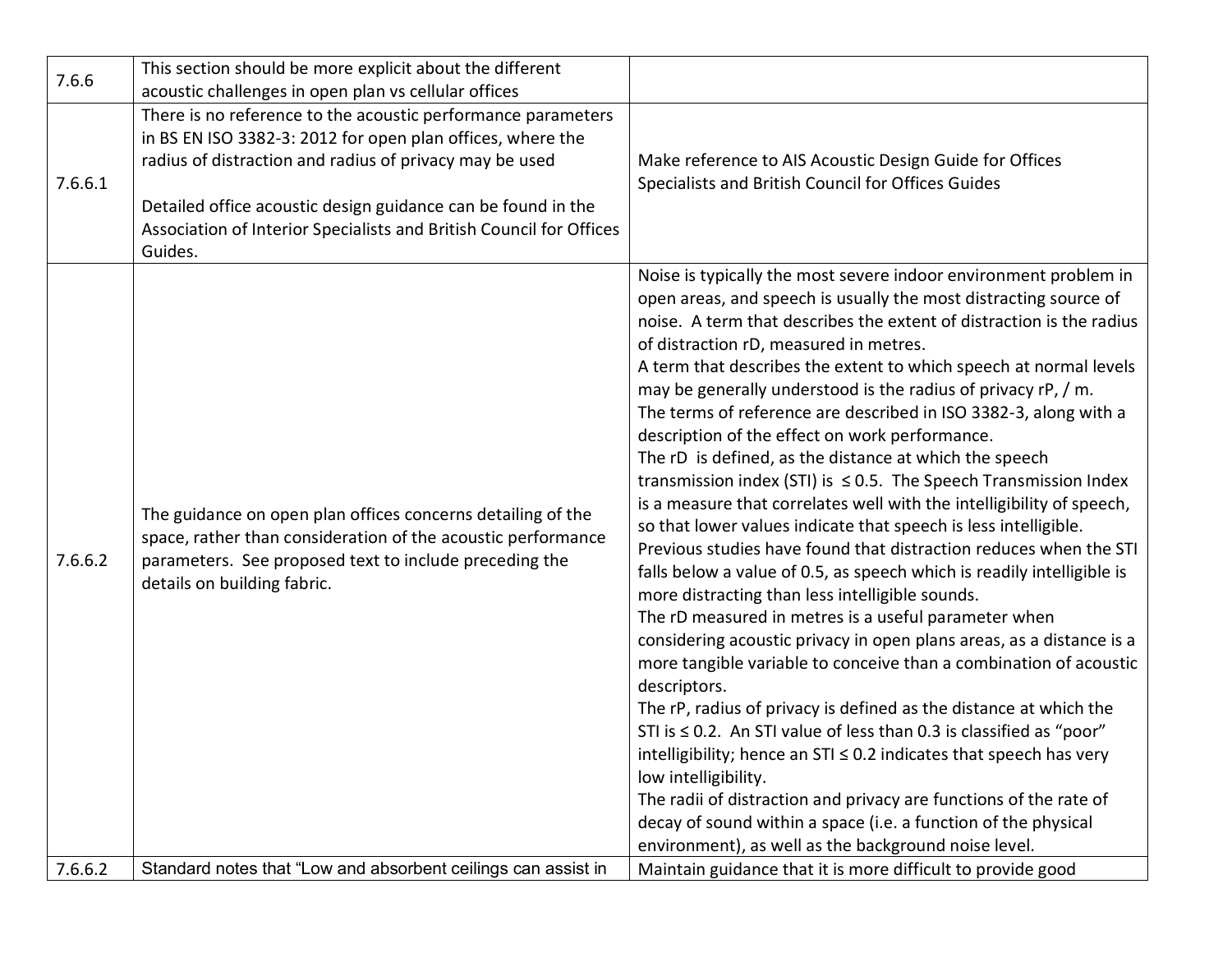|          | reducing sound transmission between workstations." - i.e.                                                                                                                                                                                                                                                                                                                                                                                                                                                                                             |                                                                                   |                                                         | acoustic conditions in open plan offices where ceilings are at   |
|----------|-------------------------------------------------------------------------------------------------------------------------------------------------------------------------------------------------------------------------------------------------------------------------------------------------------------------------------------------------------------------------------------------------------------------------------------------------------------------------------------------------------------------------------------------------------|-----------------------------------------------------------------------------------|---------------------------------------------------------|------------------------------------------------------------------|
|          | omitting previous guidance on "low" and "absorbent"                                                                                                                                                                                                                                                                                                                                                                                                                                                                                                   |                                                                                   |                                                         | more than 3 m and with less than Class A absorption coverage     |
| Table 11 | It is the level of background masking noise in the critical<br>frequencies that matters. In most situations the critical<br>frequencies are the speech frequencies from 500Hz to 2kHz. In<br>our experience, when the background level at these<br>frequencies is too low (due to absence of noise from FCU's),<br>the A-weighted noise level is often dictated by the level at<br>125Hz and 250Hz (e.g. low frequency traffic noise break-in),<br>which provides no masking at speech frequencies. The NR level<br>at 125Hz and 250Hz is irrelevant. | frequencies.                                                                      |                                                         | Table 11 should be based on background noise level at speech     |
| Table 11 | It does not state if background noise is in terms of L90 or Leq.<br>When assessing background masking noise the L90 level is<br>more appropriate than the Leq.                                                                                                                                                                                                                                                                                                                                                                                        |                                                                                   | Table 11 should be based on background L90 noise level. |                                                                  |
| Table 11 | This Table contains background noise levels in both NR and<br>dB(A). Is this based on research that quotes both these<br>measures of background noise? No references are cited.<br>Having two measures is undesirable, as you may be in different<br>categories for different measures, an indeterminate state to<br>be avoided.                                                                                                                                                                                                                      | Cite relevant research or reference.                                              | or dB(A), as supported by the relevant research.        | Include only one measure of the background noise, i.e. either NR |
| Table 11 | Table 11 includes recommended levels of speech privacy. The<br>inference is that the third row of the Table 11 (excluding<br>header row) should apply to routine offices. This level of<br>privacy being required would normally prohibit partitions<br>being built from raised access floor to suspended ceiling,<br>especially in offices with natural vent or chilled beams where<br>background levels are very low.                                                                                                                               | design are intended                                                               |                                                         | Consider if implications of performance standards on building    |
| Table 11 | The descriptions could be improved.                                                                                                                                                                                                                                                                                                                                                                                                                                                                                                                   | Average sound<br>insulation (Dw)<br>plus background<br>L90 noise level at<br>1kHz | Description                                             | Subjective Response                                              |
|          |                                                                                                                                                                                                                                                                                                                                                                                                                                                                                                                                                       | 60                                                                                | No Privacy                                              | Normal levels of speech<br>clearly audible and<br>intelligible   |
|          |                                                                                                                                                                                                                                                                                                                                                                                                                                                                                                                                                       | 65                                                                                | Poor Privacy                                            | Normal levels of speech                                          |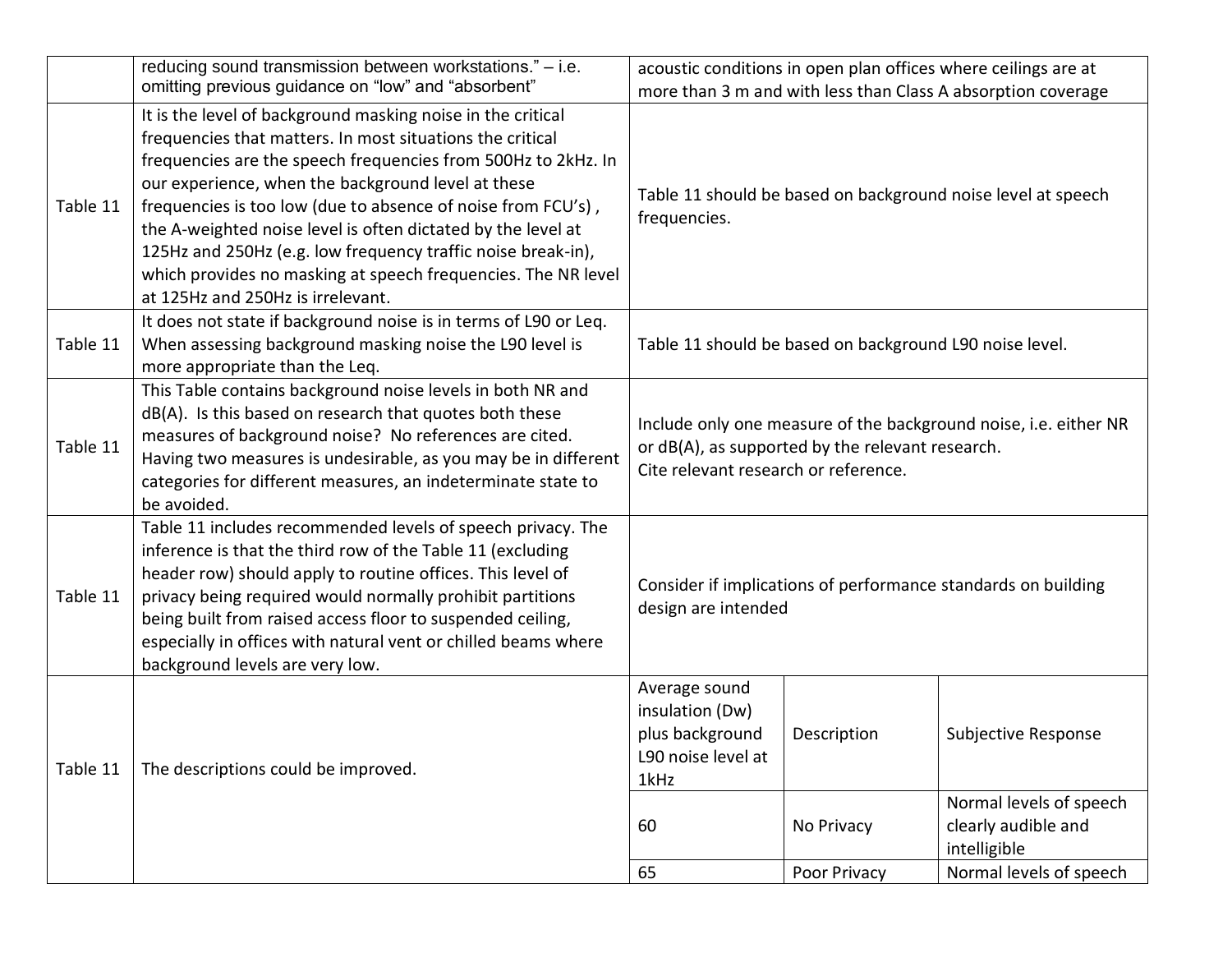|          |                                                                                                                                       |                                                                                                                                                                                 |                                             | audible and intelligible                                          |
|----------|---------------------------------------------------------------------------------------------------------------------------------------|---------------------------------------------------------------------------------------------------------------------------------------------------------------------------------|---------------------------------------------|-------------------------------------------------------------------|
|          |                                                                                                                                       |                                                                                                                                                                                 |                                             | Normal levels of speech                                           |
|          |                                                                                                                                       | 70                                                                                                                                                                              | <b>Basic Privacy</b>                        | audible but not obtrusive                                         |
|          |                                                                                                                                       |                                                                                                                                                                                 |                                             | Normal levels of speech                                           |
|          |                                                                                                                                       | 75                                                                                                                                                                              | Private                                     | discernable but generally                                         |
|          |                                                                                                                                       |                                                                                                                                                                                 |                                             | un-intelligible                                                   |
|          |                                                                                                                                       |                                                                                                                                                                                 |                                             | Little or no normal levels                                        |
|          |                                                                                                                                       | 80                                                                                                                                                                              | Confidential                                | of speech audible                                                 |
|          | Do these distances for "reliable speech communication" relate                                                                         |                                                                                                                                                                                 |                                             |                                                                   |
| Table 12 | to STI for free field propagation of sound from the talker? Is<br>the "normal" and "raised" voices according to the ANSI<br>standard? |                                                                                                                                                                                 | Qualify the basis of the values in table 12 |                                                                   |
|          | Refer to BS EN 12354-6 for calculation of reverberation time,                                                                         |                                                                                                                                                                                 |                                             | Refer to BS EN 12354-6 for calculation of reverberation time, and |
| 7.6.10.3 | and BS EN ISO 3382 for measurements                                                                                                   | BS EN ISO 3382-2 for measurement of reverb time in ordinary                                                                                                                     |                                             |                                                                   |
|          |                                                                                                                                       | rooms, and BS EN ISO 3382-1 for measurements in larger rooms.                                                                                                                   |                                             |                                                                   |
| 7.6.10.3 | Refer to parameters in Annex A of BS EN ISO 3382-1, such as                                                                           |                                                                                                                                                                                 |                                             | Refer to parameters in Annex A of BS EN ISO 3382-1, such as C50,  |
|          | C50, may be used to quantify speech clarity                                                                                           | to quantify speech clarity                                                                                                                                                      |                                             |                                                                   |
| Figure 1 | This Figure omits the most common types of acoustic absorber                                                                          | Include mineral wool ceiling tiles                                                                                                                                              |                                             |                                                                   |
|          | utilised - mineral wool ceiling tiles                                                                                                 | Clarify that the values are octave band values                                                                                                                                  |                                             |                                                                   |
|          | As in the hotel section, it seems perverse to have so much                                                                            |                                                                                                                                                                                 |                                             |                                                                   |
|          | detail on cinemas, which are generally constructed to an                                                                              | Delete the cinema section                                                                                                                                                       |                                             |                                                                   |
| 7.6.11.1 | exacting operator's specification, whose commercial interests                                                                         |                                                                                                                                                                                 |                                             |                                                                   |
|          | in providing an efficient effective complaint free facility have                                                                      |                                                                                                                                                                                 |                                             |                                                                   |
|          | developed brand specific approaches to dealing with these                                                                             |                                                                                                                                                                                 |                                             |                                                                   |
|          | issues.                                                                                                                               |                                                                                                                                                                                 |                                             |                                                                   |
|          | The Scope of this BS states it does not cover specialist                                                                              | Delete the entire section on the basis it is beyond the scope of<br>this BS or title the section multiplex cinemas or make the section<br>appropriate for all types of cinemas. |                                             |                                                                   |
| 7.6.11.1 | applications, so why does include a section on cinemas that is                                                                        |                                                                                                                                                                                 |                                             |                                                                   |
|          | only applicable to multiplex cinemas and ignores other types                                                                          |                                                                                                                                                                                 |                                             |                                                                   |
|          | of cinema?                                                                                                                            |                                                                                                                                                                                 |                                             |                                                                   |
|          | The presented sound reduction values for walls between                                                                                |                                                                                                                                                                                 |                                             |                                                                   |
| 7.6.11.1 | cinemas are excessive at low frequencies and in any event it                                                                          |                                                                                                                                                                                 |                                             |                                                                   |
|          | would be better to advise performance in terms of R' or DnT to                                                                        | Revise or omit section                                                                                                                                                          |                                             |                                                                   |
|          | reflect site performance. Modern commercial cinemas operate                                                                           |                                                                                                                                                                                 |                                             |                                                                   |
|          | perfectly well with walls that are 450mm wide if properly                                                                             |                                                                                                                                                                                 |                                             |                                                                   |
|          | specified and well constructed. Some commercial                                                                                       |                                                                                                                                                                                 |                                             |                                                                   |
|          | specifications require R' values only around 40 dB at 63 Hz.                                                                          |                                                                                                                                                                                 |                                             |                                                                   |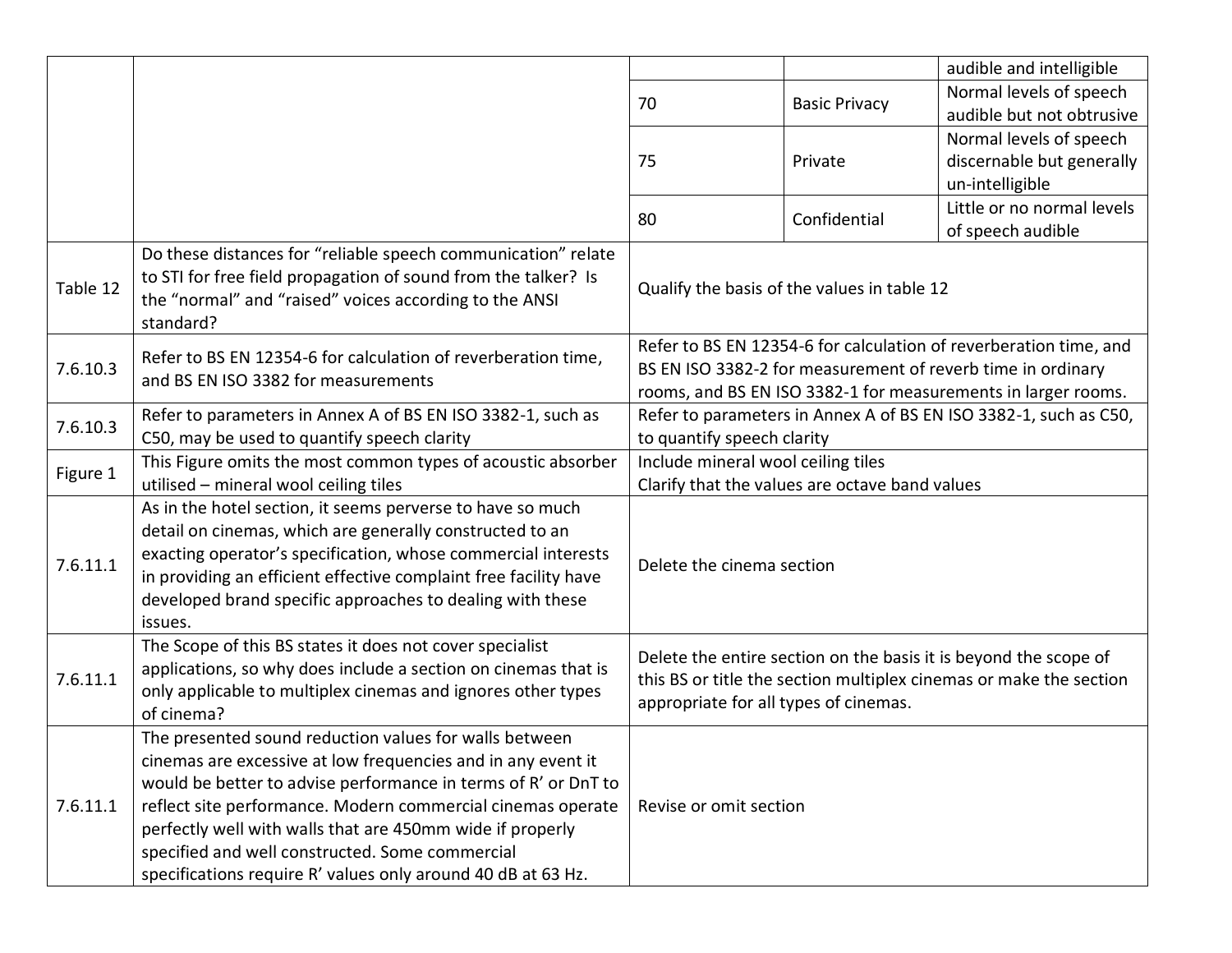| 7.6.11.1 | It is not appropriate to set a criterion for building services<br>noise in terms of NR30 LAmax, s. The reference to an A-<br>weighted NR level must be erroneous, as must the use of<br>Lmax,s for building services.                                                                                                                                                                     | Set a criterion for building services noise in terms of NR30 Leq, T<br>Lmax is the wrong parameter - change to Leq, refer to ANC<br>guidance on measurement of noise in buildings                                                                                                                                                                                           |
|----------|-------------------------------------------------------------------------------------------------------------------------------------------------------------------------------------------------------------------------------------------------------------------------------------------------------------------------------------------------------------------------------------------|-----------------------------------------------------------------------------------------------------------------------------------------------------------------------------------------------------------------------------------------------------------------------------------------------------------------------------------------------------------------------------|
| Table 13 | It is unclear what the purpose of quoting the 'typical' sound<br>insulation fit-out separating wall could be - the operators all<br>have their own specifications which we must assume reflect<br>their requirements. Different SI standards are required, for<br>example, between digital auditoria than for analogue. This<br>doesn't seem to add anything in terms of useful guidance. | Delete the cinema section                                                                                                                                                                                                                                                                                                                                                   |
| Table 13 | These sound reduction indices presumably relate to the<br>laboratory performance and must not be interpreted as<br>conveying on site apparent sound reduction.<br>A sound reduction indices of 48dB at 63Hz cannot be<br>considered "typical" or realistic.<br>A width of 600mm is not "typical" and neither is 500mm of<br>insulation.                                                   | Title of table should state "Typical laboratory sound insulation<br>performance for wall".<br>Reduce the sound reduction indices to of 44dB at 63Hz. If these<br>figures are intended to be on-site apparent sound reduction<br>indices reduce by even more.<br>Reduce width of wall to 550mm and reduce thickness of<br>insulation to 300mm (omitted locally around beams) |
| 7.6.11.2 | As for the performance in table 13, this construction<br>'guidance' is too specific in the construction detail but too<br>vague in applicability.                                                                                                                                                                                                                                         | Delete the cinema section                                                                                                                                                                                                                                                                                                                                                   |
| 8.4.22   | This comment should be moved to 8.4.2.3, and edited as<br>shown:<br>Folding and sliding partitions generally provide about 30 dB<br>Rw, but better performance can be achieved with careful<br>design and installation.                                                                                                                                                                   | Folding and sliding partitions generally provide about 30 dB R'w,<br>but better performance can be achieved with careful design and<br>installation.                                                                                                                                                                                                                        |
| Table 14 | Surely better to refer to BS EN 12758: 2002, rather than quote<br>a few random numbers? And refer to research for open<br>window sound insulation.                                                                                                                                                                                                                                        | Delete table and refer to open window research (by Napier Uni),<br>and BS EN 12758: 2002 for glass sound insulation performance                                                                                                                                                                                                                                             |
| 8.4.5.4  | This section is fundamentally flawed and uses incorrect terms.                                                                                                                                                                                                                                                                                                                            | Note that ventilation provision cannot be considered separately<br>from the building envelope acoustic design strategy for achieving<br>appropriate internal ambient noise levels. Consideration of the<br>means of ventilation should be undertaken early in the design<br>process, and may or may not rely on opening windows.                                            |
| 8.4.7    | As rainfall noise can be a problem with lightweight roofs and<br>skylights, these should be avoided in critical situations.                                                                                                                                                                                                                                                               | As rainfall noise can be a problem with lightweight roofs and<br>skylights, these should be avoided where research indicates<br>appropriate limits for rain noise.<br>Rain noise is measured in the laboratory to ISO 140-18 (or has it                                                                                                                                     |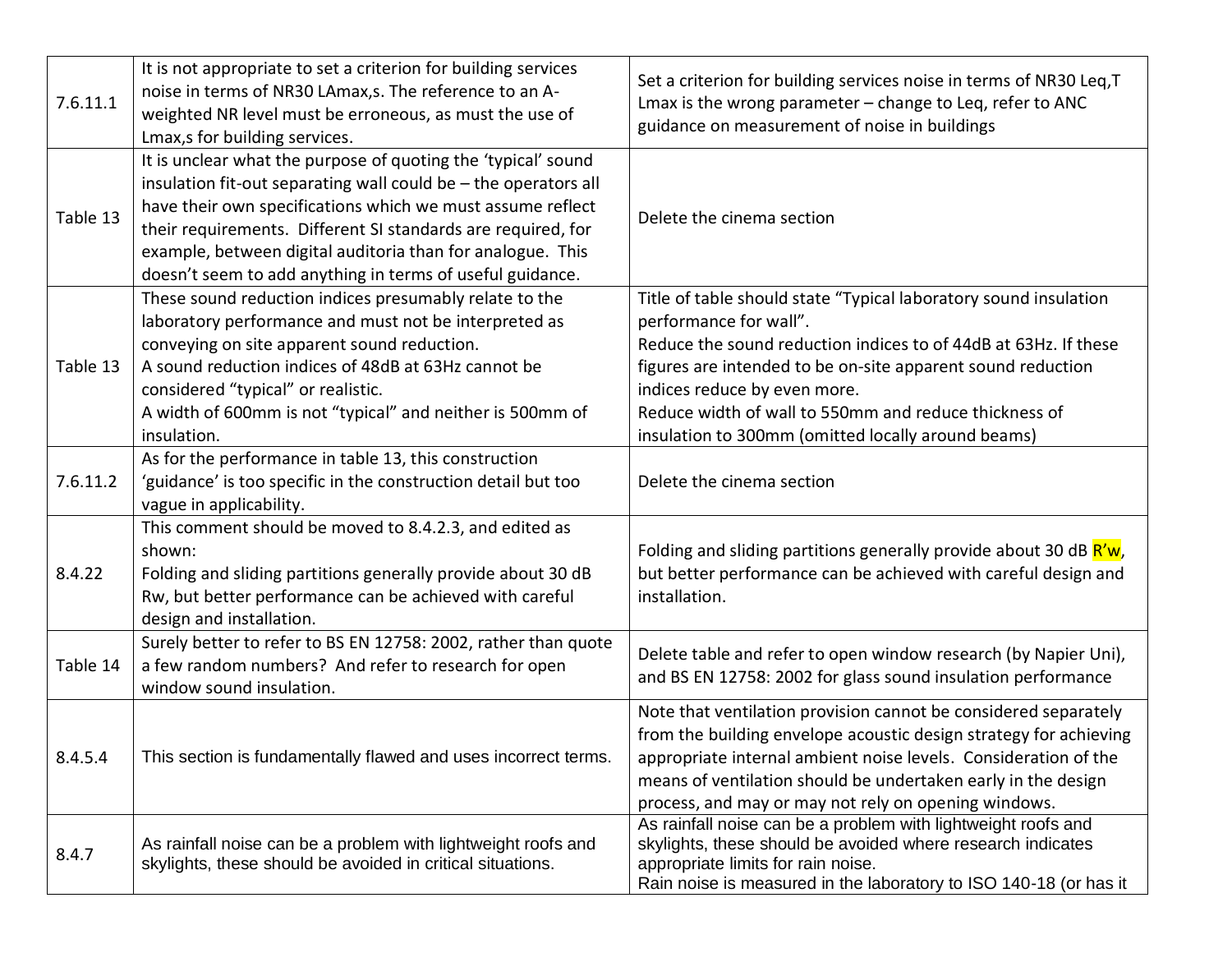|                    |                                                                                                                                                                                                                                                                                                                                                                                                                                                                                                                                                  | been updated?), generally for the "Heavy rain" condition, which is<br>rarely expected to occur in practice.                                                                                                                                                                                                                                                                                                                                                                                                  |
|--------------------|--------------------------------------------------------------------------------------------------------------------------------------------------------------------------------------------------------------------------------------------------------------------------------------------------------------------------------------------------------------------------------------------------------------------------------------------------------------------------------------------------------------------------------------------------|--------------------------------------------------------------------------------------------------------------------------------------------------------------------------------------------------------------------------------------------------------------------------------------------------------------------------------------------------------------------------------------------------------------------------------------------------------------------------------------------------------------|
| 9.4                | Refer to CIBSE Guide B for more rating systems and details                                                                                                                                                                                                                                                                                                                                                                                                                                                                                       |                                                                                                                                                                                                                                                                                                                                                                                                                                                                                                              |
| Annex<br>A.5       | Note that for octave band levels, use the octave band level<br>corresponding to the middle third octave band                                                                                                                                                                                                                                                                                                                                                                                                                                     | Note that for octave band levels, use the octave band level<br>corresponding to the middle third octave band in Table A.1                                                                                                                                                                                                                                                                                                                                                                                    |
| Annex<br>A.6       | This Standard should not provide overly simplistic methods for<br>calculations that are dealt with appropriately in other<br>Standards.<br>This section should discuss the different methods for the<br>simple calculation of reverberation time, e.g. Sabine, Eyring,<br>etc, and refer to BS EN 12354-6 for the calculation.                                                                                                                                                                                                                   | Refer to BS EN 12354-6 for the calculation.                                                                                                                                                                                                                                                                                                                                                                                                                                                                  |
| Figure<br>A.1, A.2 | Surely now that we all have calculators, these graphs are<br>obsolete?                                                                                                                                                                                                                                                                                                                                                                                                                                                                           | Omit graphs                                                                                                                                                                                                                                                                                                                                                                                                                                                                                                  |
| Figure<br>A.3      | Surely now that we all have calculators, these graphs are<br>obsolete?                                                                                                                                                                                                                                                                                                                                                                                                                                                                           | Omit graph                                                                                                                                                                                                                                                                                                                                                                                                                                                                                                   |
| Figure<br>A.3      | Ration should read Ratio                                                                                                                                                                                                                                                                                                                                                                                                                                                                                                                         | Ration should read Ratio                                                                                                                                                                                                                                                                                                                                                                                                                                                                                     |
| Annex B            | This is the only place that NR levels are defined formally<br>(although this is only an informative annex), so the definition<br>needs to be accurate.<br>This phrase requires clarification:<br>The NR of the spectrum corresponds to the value of the first<br>NR contour that is entirely above the spectrum<br>Are the numbers to one decimal place in the Table B.1 the<br>values to work to, or the values calculated with the equation?<br>How many decimal places should the noise level be evaluated<br>to? Suggested definition below. | Measured or calculated noise levels should be determined to no<br>more than one decimal place.<br>NR values may be determined in each octave band by the use of<br>the equation given, rounded to the nearest single decimal place.<br>The values at intervals of NR 5 are shown in Table B.1 for<br>convenience.<br>The NR level is that entirely above the spectral levels calculated.<br>For example, if a spectrum contains a noise level of 48.6 dB at 500<br>Hz, the NR level would be at least NR 46. |
| Annex C            | This section provides very confusion about laboratory and site<br>measurements.<br>Omit all the detail in here and refer to BS EN 12354-1 for the<br>calculation of sound insulation between rooms, and BS EN<br>12354-2 for impact sound                                                                                                                                                                                                                                                                                                        | Omit all the detail in here and refer to BS EN 12354-1 for the<br>calculation of sound insulation between rooms, and BS EN<br>12354-2 for impact sound                                                                                                                                                                                                                                                                                                                                                       |
| Table<br>C.1       | Too much emphasis on Ctr, hopefully this will change in future                                                                                                                                                                                                                                                                                                                                                                                                                                                                                   | Include other spectral adaptation terms for completeness                                                                                                                                                                                                                                                                                                                                                                                                                                                     |
| Table<br>C.2       | Too much emphasis on Ctr, hopefully this will change in future                                                                                                                                                                                                                                                                                                                                                                                                                                                                                   | Include other spectral adaptation terms for completeness                                                                                                                                                                                                                                                                                                                                                                                                                                                     |
| Annex D            | Special problems requiring expert advice are identified but the                                                                                                                                                                                                                                                                                                                                                                                                                                                                                  | In each case point out that advice should be sought from an                                                                                                                                                                                                                                                                                                                                                                                                                                                  |